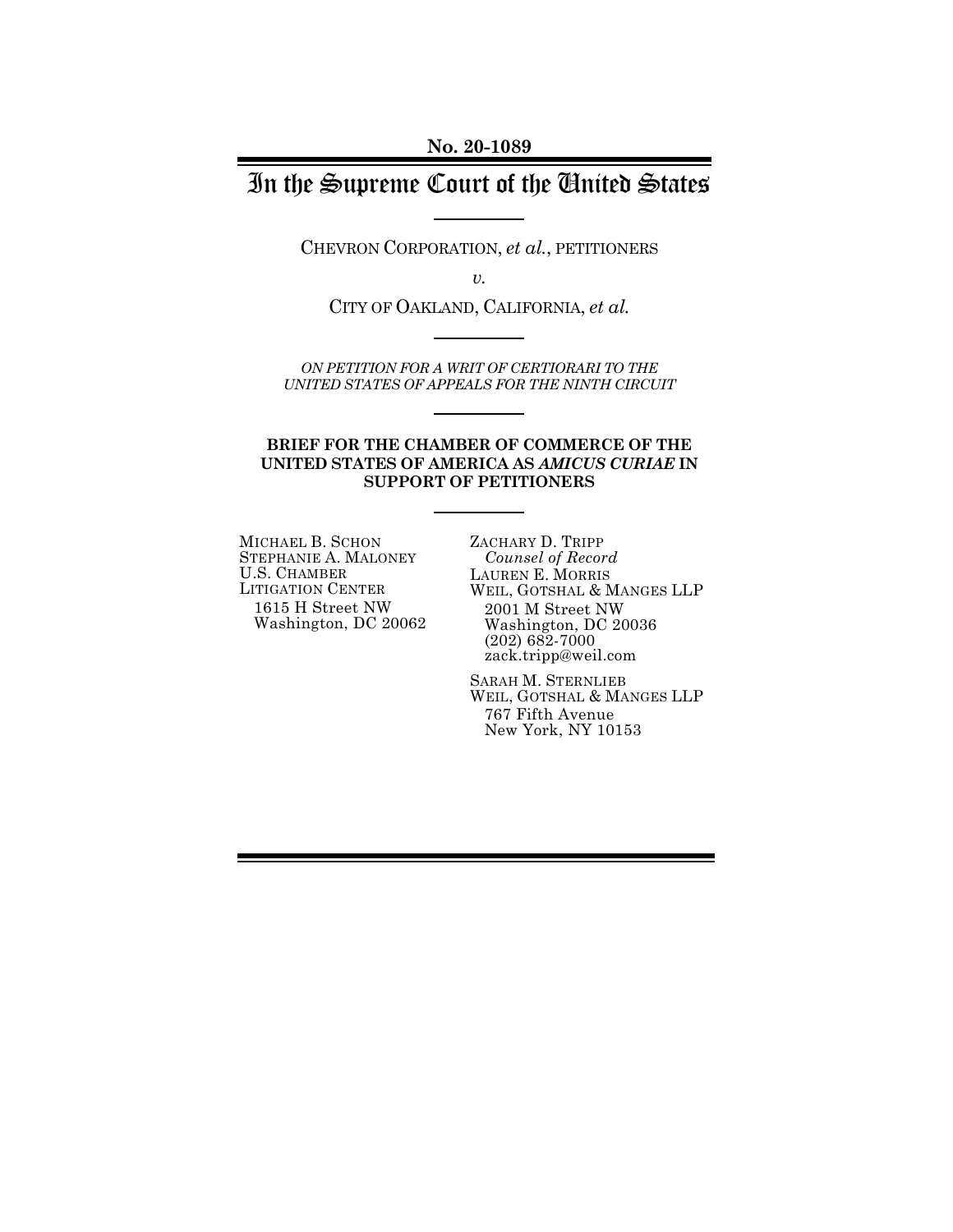### **TABLE OF CONTENTS**

| I. This Court should grant certiorari to determine  |  |
|-----------------------------------------------------|--|
| whether federal jurisdiction extends to these       |  |
|                                                     |  |
| A. This kind of global nuisance tort claim          |  |
|                                                     |  |
| B. A plaintiff cannot unilaterally defeat           |  |
| federal jurisdiction over such a claim              |  |
|                                                     |  |
| C. This issue is exceptionally important to         |  |
|                                                     |  |
| II. This Court should grant certiorari to determine |  |
| whether a plaintiff may challenge a removal         |  |
| even after curing any possible jurisdictional       |  |
| defect                                              |  |
| A. The Ninth Circuit's decision deepens two         |  |
|                                                     |  |
| B. Ensuring certainty after curing a                |  |
| jurisdictional defect is important to the           |  |
|                                                     |  |
|                                                     |  |
|                                                     |  |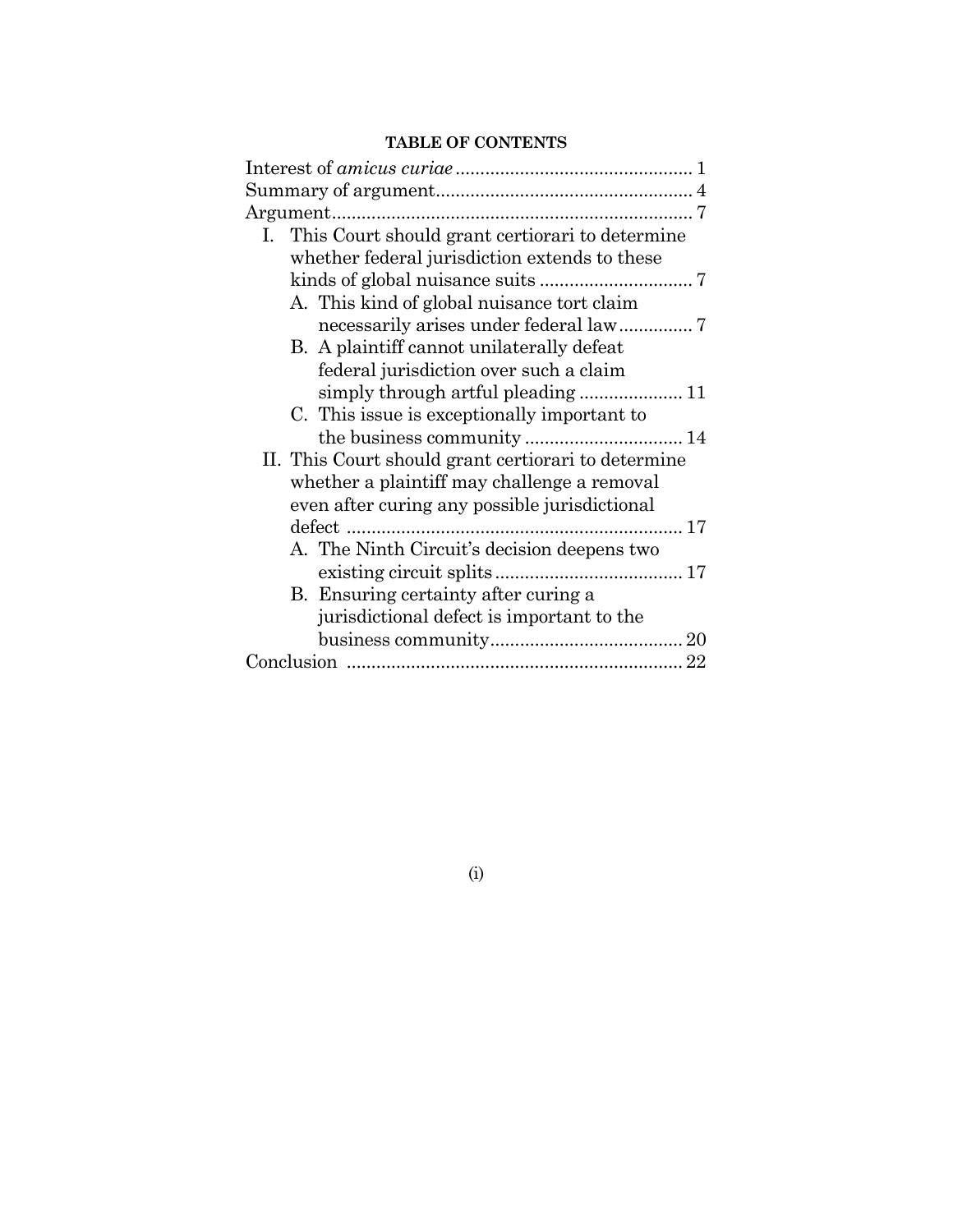#### **TABLE OF AUTHORITIES**

**Page(s)** 

# **Cases**  *Am. Elec. Power Co.* v. *Connecticut*, 564 U.S. 410 (2011) ...................................... *passim Barbara* v. *N.Y. Stock Exch., Inc.*, 99 F.3d 49 (2d Cir. 1996), abrogated on other grounds by *Merrill Lynch, Pierce, Fenner & Smith, Inc.* v. *Manning*, 136 S. Ct. 1562 (2016) .......................................... 17 *Bd. of Cty. Comm'rs of Boulder Cty.* v. *Suncor Energy (U.S.A.) Inc.*, 965 F.3d 792 (10th Cir. 2020) ................................ 2 *Bernstein* v. *Lin-Waldock & Co.*, 738 F.2d 179 (7th Cir. 1984) .......................... 17, 18 *BMW of N. Am., Inc.* v. *Gore*, 517 U.S. 559 (1996) .............................................. 11 *Boys Mkts., Inc.* v. *Retail Clerks Union, Local 770*, 398 U.S. 235 (1970) .............................................. 12 *BP P.L.C.* v. *Mayor & City Council of Balt.*, 952 F.3d 452 (4th Cir. 2020) .................................. 2 *Briarpatch Ltd.* v. *Phoenix Pictures, Inc.*, 373 F.3d 296 (2d Cir. 2004) ................................. 17 *Brough* v. *United Steelworkers of Am.*, 437 F.2d 748 (1st Cir. 1971) ................................ 17 *Buffets, Inc.* v. *Leischow*, 732 F.3d 889 (8th Cir. 2013) ................................ 17 *Camsoft Data Sys., Inc.* v. *S. Elecs. Supply, Inc.*, 756 F.3d 327 (5th Cir. 2014) ................................ 17 *Caterpillar Inc.* v. *Lewis*, 519 U.S. 61 (1996) ........................................ *passim*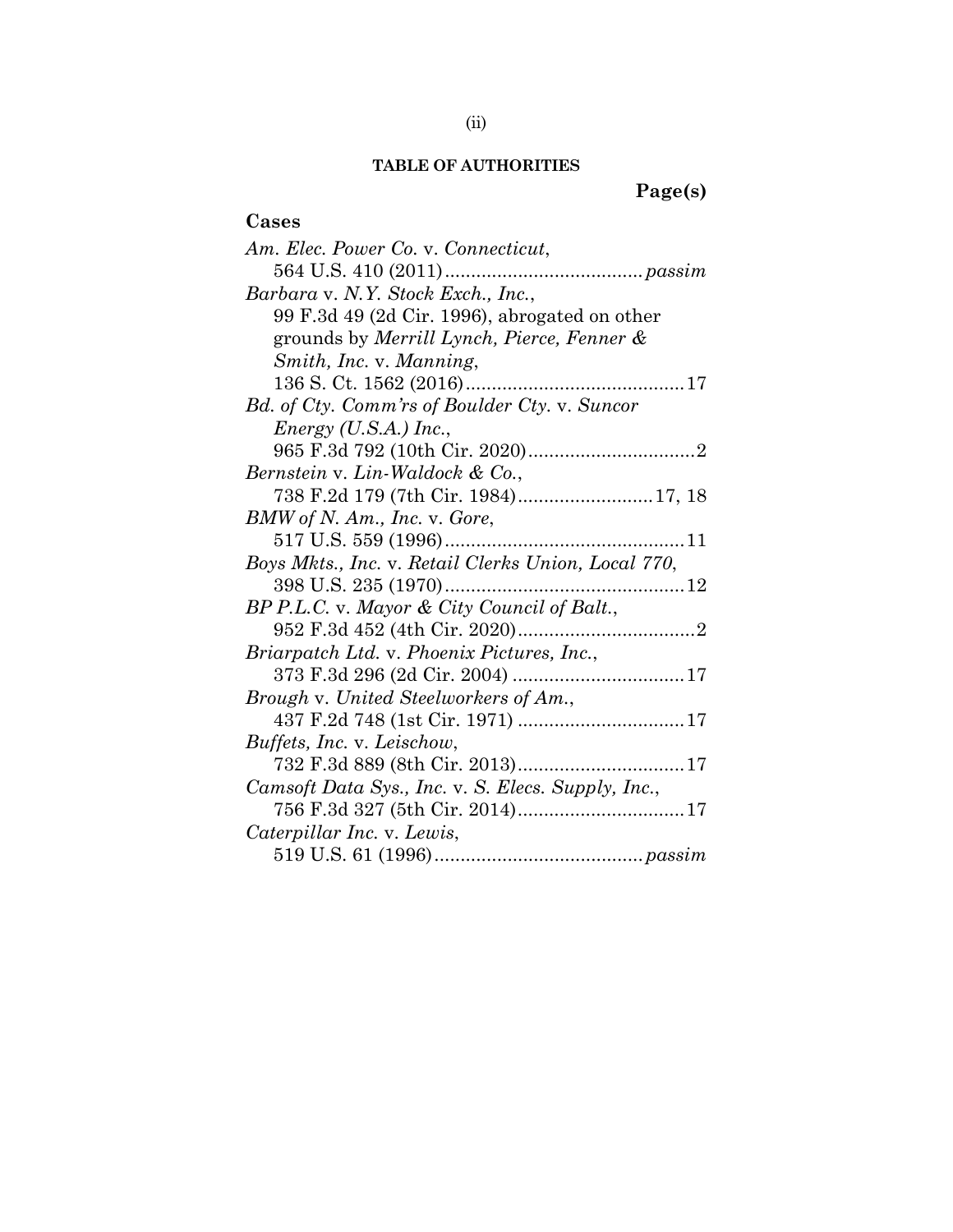| City of Modesto v. Dow Chem. Co.,             |
|-----------------------------------------------|
| 19 Cal. App. 5th 130 (Dist. Ct. App. 2018)16  |
| Cty. of San Mateo v. Chevron Corp.,           |
| 960 F.3d 586 (9th Cir. 2020),                 |
| petition for cert. pending,                   |
|                                               |
| Direct Mktg. Ass'n v. Brohl,                  |
|                                               |
| Gentek Bldg. Prods., Inc. v. Sherwin-Williams |
| Co.                                           |
|                                               |
| Grable & Sons Metal Prods., Inc. v. Darue     |
| $Eng \& Mfg.$                                 |
|                                               |
| Hallingby v. Hallingby,                       |
|                                               |
| Hertz Corp. v. Friend,                        |
|                                               |
| Holmes Grp., Inc. v. Vornado Air Circulation  |
| Sys., Inc.,                                   |
|                                               |
| Huffman v. Saul Holdings Ltd.,                |
|                                               |
| Illinois v. City of Milwaukee,                |
|                                               |
| Int'l Paper Co. v. Ouellette,                 |
|                                               |
| Massachusetts v. EPA,                         |
|                                               |
| <i>Moffitt</i> v. Res. Funding Co.,           |
|                                               |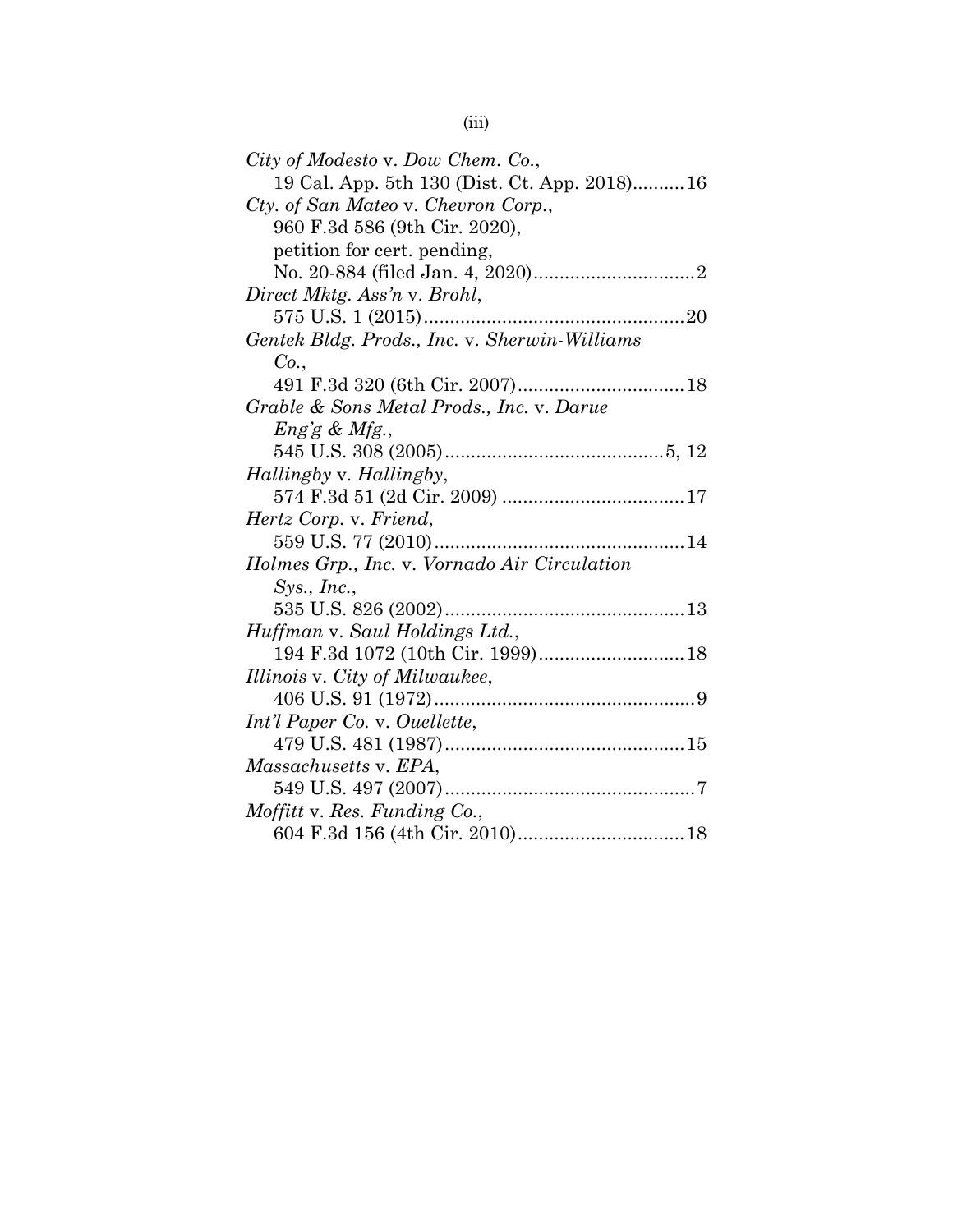| North Dakota v. Heydinger,                      |
|-------------------------------------------------|
|                                                 |
| Ortiz v. Jordan,                                |
|                                                 |
| In re Otter Tail Power Co.,                     |
|                                                 |
| Paros Props., LLC v. Colorado Cas. Ins. Co.,    |
|                                                 |
| People v. ConAgra Grocery Prods. Co.,           |
| 17 Cal. App. 5th 51 (Dist. Ct. App. 2017)16     |
| Rivet v. Regions Bank of La.,                   |
|                                                 |
| Sam L. Majors Jewelers v. ABX, Inc.,            |
|                                                 |
| Texas Indus., Inc. v. Radcliff Materials, Inc., |
|                                                 |
| Thermoset Corp. v. Bldg. Materials Corp.,       |
| 849 F.3d 1313 (11th Cir. 2017) 18               |
| <b>Statutes</b>                                 |
|                                                 |
| Clean Air Act,                                  |
|                                                 |

# **Miscellaneous**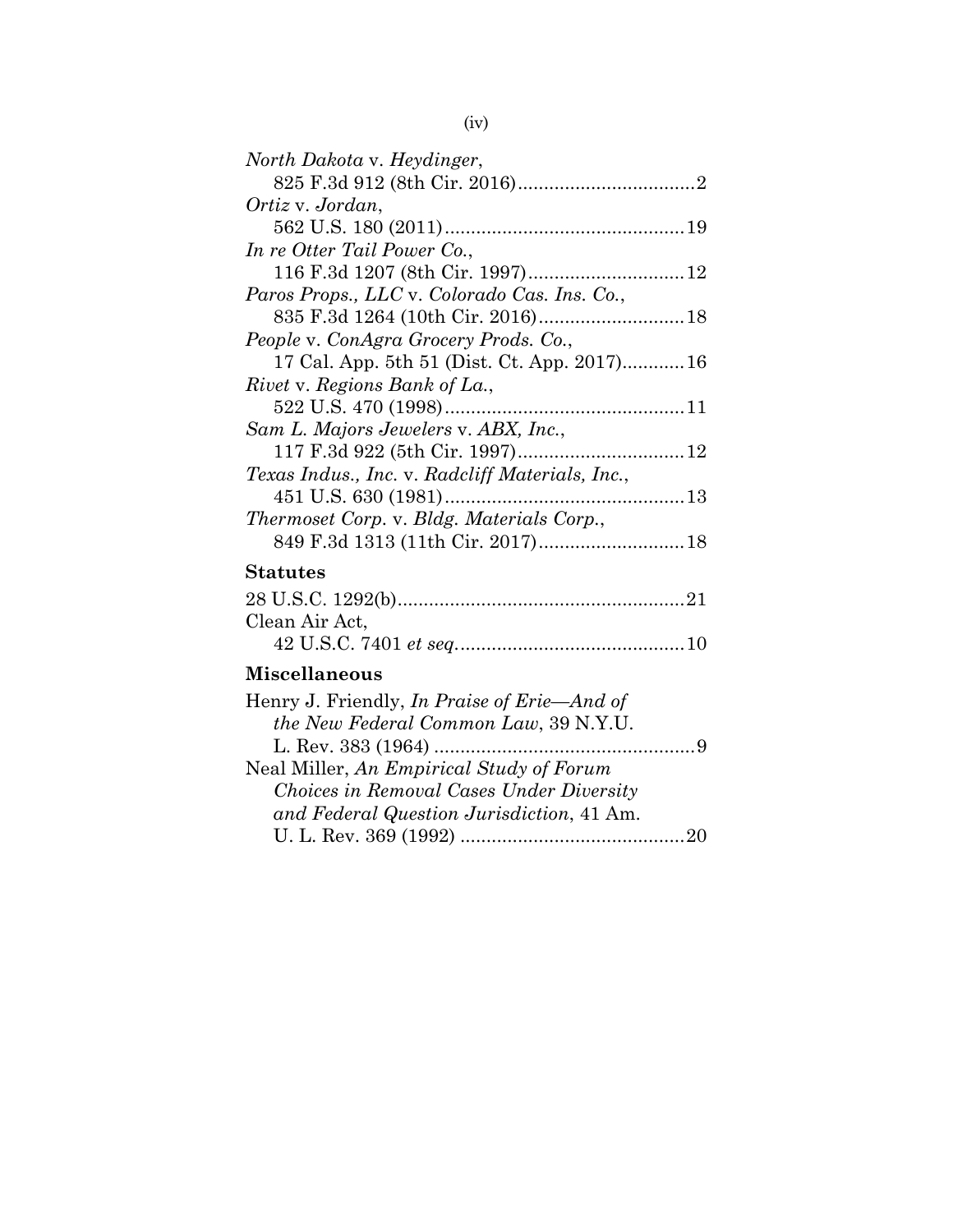| Richard H. Fallon Jr., et al., <i>Hart &amp; Wechsler's</i> |  |
|-------------------------------------------------------------|--|
| Federal Courts and the Federal System (7th                  |  |
|                                                             |  |
| 13D Wright & Miller, Federal Practice &                     |  |
|                                                             |  |
| 14C Wright & Miller, Federal Practice &                     |  |
|                                                             |  |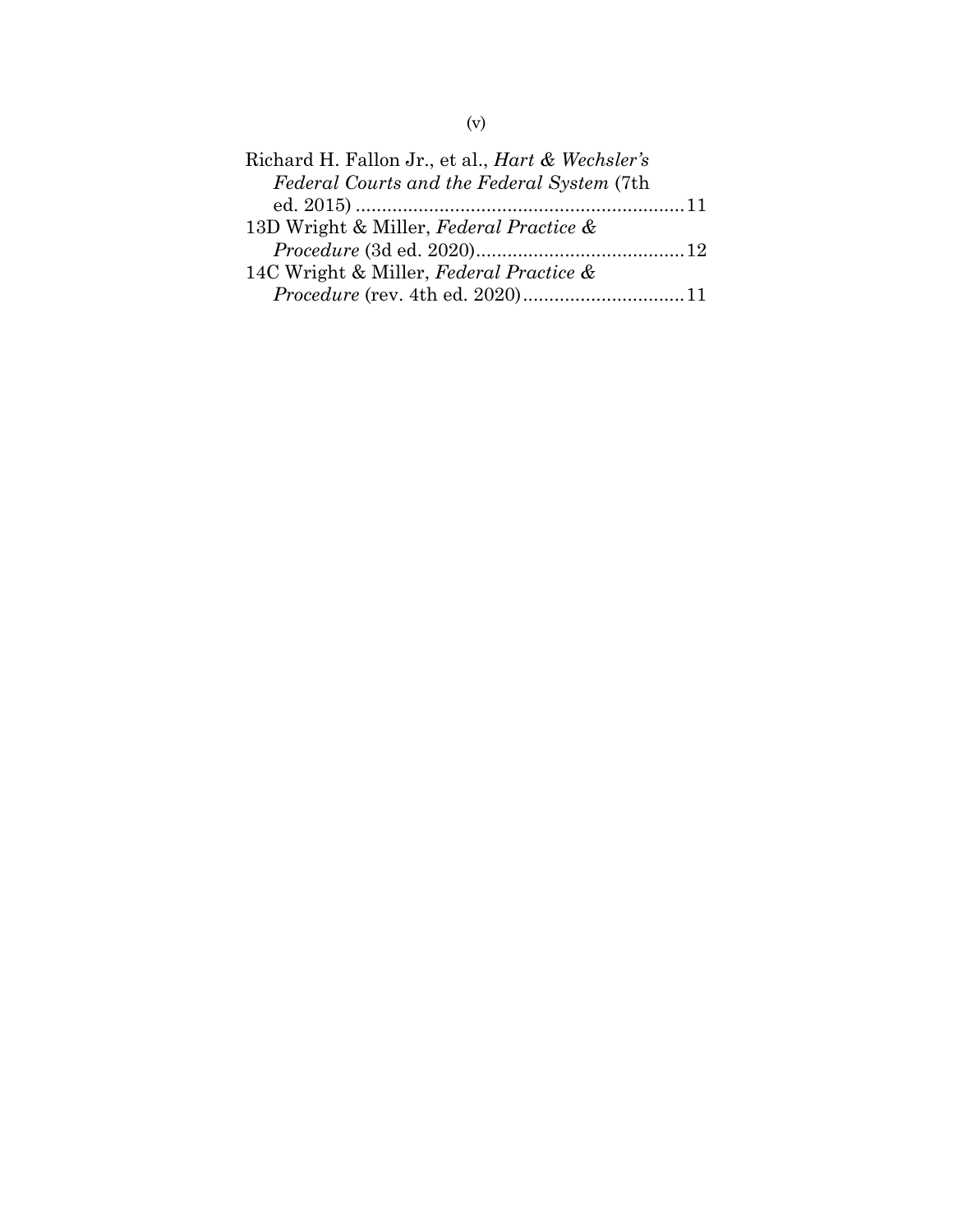# In the Supreme Court of the United States

NO. 20-1089

CHEVRON CORPORATION, *et al.*, PETITIONERS

*v.* 

CITY OF OAKLAND, CALIFORNIA, *et al.*

*ON PETITION FOR A WRIT OF CERTIORARI TO THE UNITED STATES COURT OF APPEALS FOR THE NINTH CIRCUIT* 

#### **BRIEF FOR THE CHAMBER OF COMMERCE OF THE UNITED STATES OF AMERICA AS** *AMICUS CURIAE* **IN SUPPORT OF PETITIONERS**

#### **INTEREST OF AMICUS CURIAE1**

The Chamber of Commerce of the United States of America is the world's largest business federation. It represents approximately 300,000 direct members and indirectly represents the interests of more than 3 million companies and professional organizations of every size, in every industry sector, and from every region of the country.

l



<sup>1</sup> Pursuant to S. Ct. Rule 37.6, counsel for all parties have consented to the filing of this brief. No counsel for a party authored this brief in whole or in part and no person or entity other than *amicus*, its members, or counsel made a monetary contribution to its preparation or submission.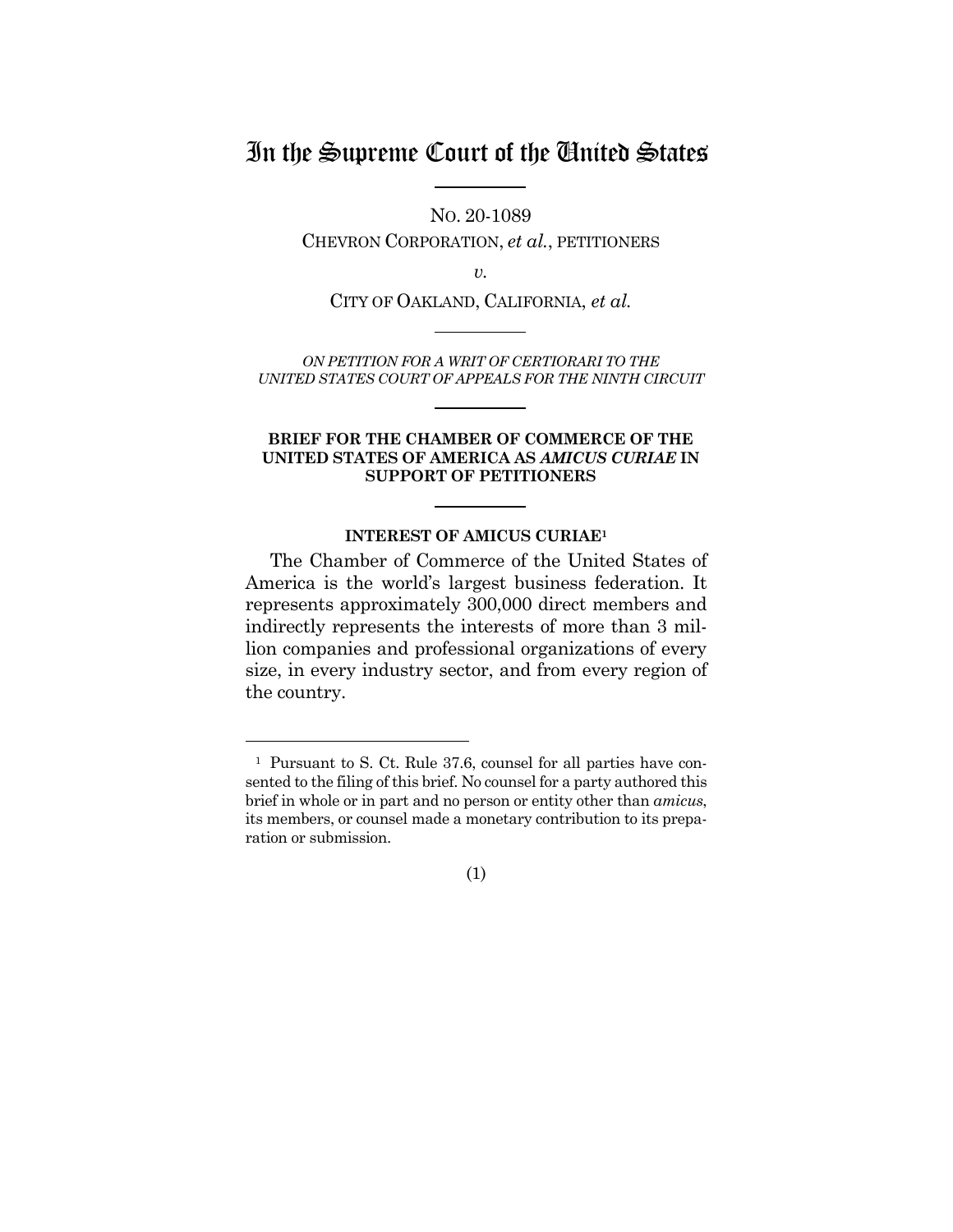One of the Chamber's important functions is to represent the interests of its members in matters before Congress, the Executive Branch, and the courts. To that end, the Chamber regularly files amicus curiae briefs in cases that raise issues of concern to the nation's business community. The Chamber filed amicus briefs at earlier stages in this case, as well as in several other cases raising similar issues about the respective roles of state and federal law and courts in this arena. See, *e.g.*, *BP P.L.C.* v. *Mayor & City Council of Balt.*, 952 F.3d 452 (4th Cir. 2020); *Bd. of Cty. Comm'rs of Boulder Cty.* v. *Suncor Energy (U.S.A.) Inc.*, 965 F.3d 792 (10th Cir. 2020); *Cty. of San Mateo* v. *Chevron Corp.*, 960 F.3d 586 (9th Cir. 2020), petition for cert. pending, No. 20-884 (filed Jan. 4, 2020); *North Dakota* v. *Heydinger*, 825 F.3d 912 (8th Cir. 2016).

This case presents two questions of federal jurisdiction that are important to the Nation's business community. First, businesses have a substantial interest in whether a plaintiff can evade federal jurisdiction over global nuisance tort suits like the ones at issue here, simply by asserting that the claim arises under state law even though only federal law could create such a cause of action. To be clear, the Chamber believes that the global climate is changing, that human activities contribute to those changes, and that climate change poses a serious long-term challenge that deserves serious solutions. Inaction is simply not an option. The Chamber also believes that businesses, through technology, innovation, and ingenuity, offer the best options for reducing greenhouse gas emissions and mitigating the impacts of climate change. Specifically, the Chamber supports a market-based approach to accelerate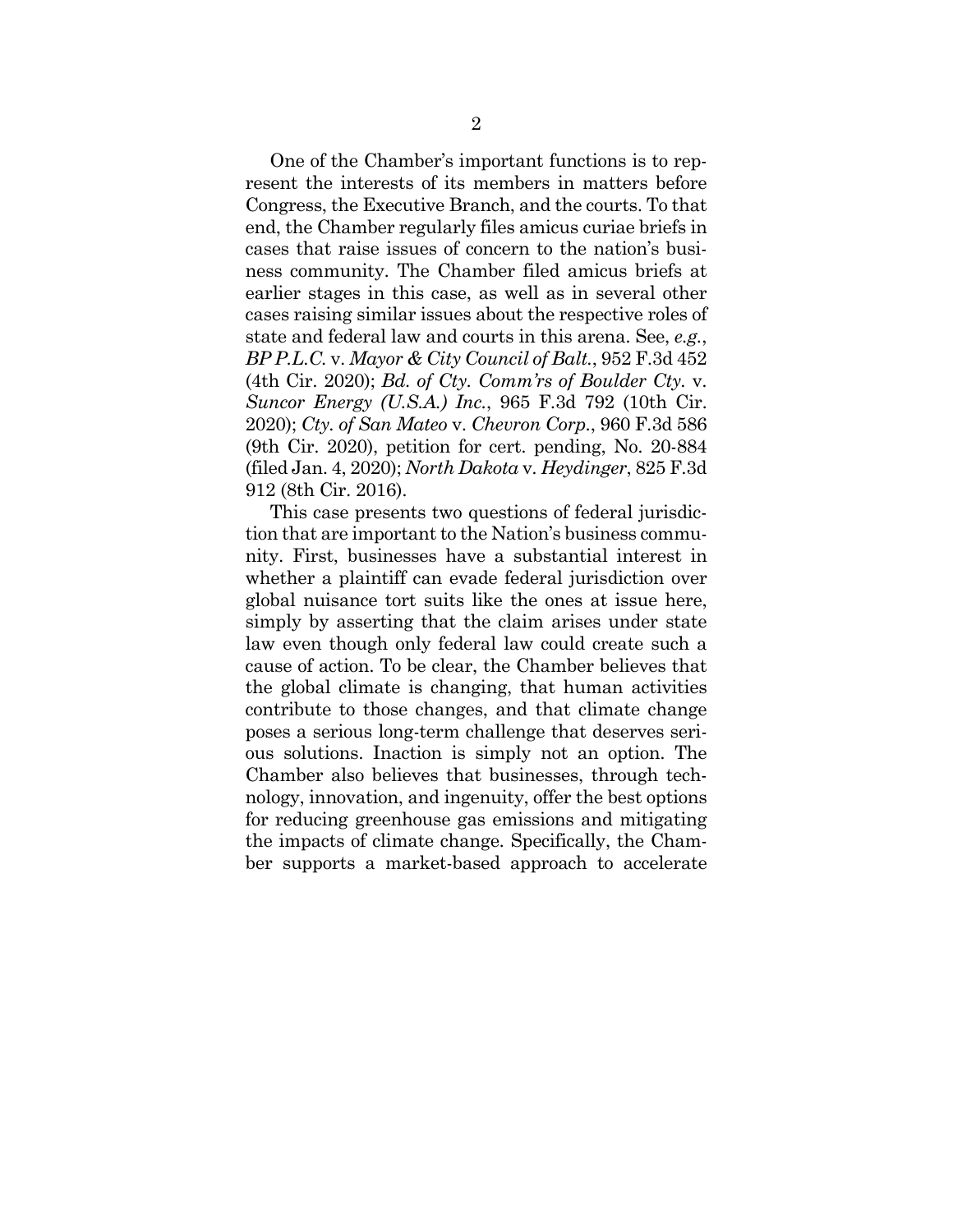greenhouse gas emissions reductions across the U.S. economy.

But greenhouse gasses and their effects do not stop at any one State's borders. The problem is inherently global. Accordingly, the Chamber believes that durable climate policy must be made by Congress. And that policy should encourage innovation and investment to ensure significant emissions reductions, while avoiding economic harm for businesses, consumers and disadvantaged communities. This policy should include welldesigned market mechanisms that are transparent and nationwide. U.S. climate policy should recognize the urgent need for action, while maintaining the national and international competitiveness of U.S. industry and ensuring consistency with free enterprise and free trade principles.

By contrast, ad hoc and unpredictable decisions of individual state courts, seeking to hold a handful of cherrypicked defendants liable for the full costs of climate change, are not a sensible way to address this problem. That approach threatens the Nation's business community with a patchwork of overlapping and potentially conflicting rules, under which businesses could face unpredictable and potentially devastating liability for conduct that was entirely lawful when and where it occurred.

The Chamber also has a strong interest in the outcome of the second question presented. Businesses are often defendants in cases subject to removal. Yet under the Ninth Circuit's rule, a business that removes a case can be put into a heads-I-win, tails-you-lose position where the plaintiff can keep a final judgment if they win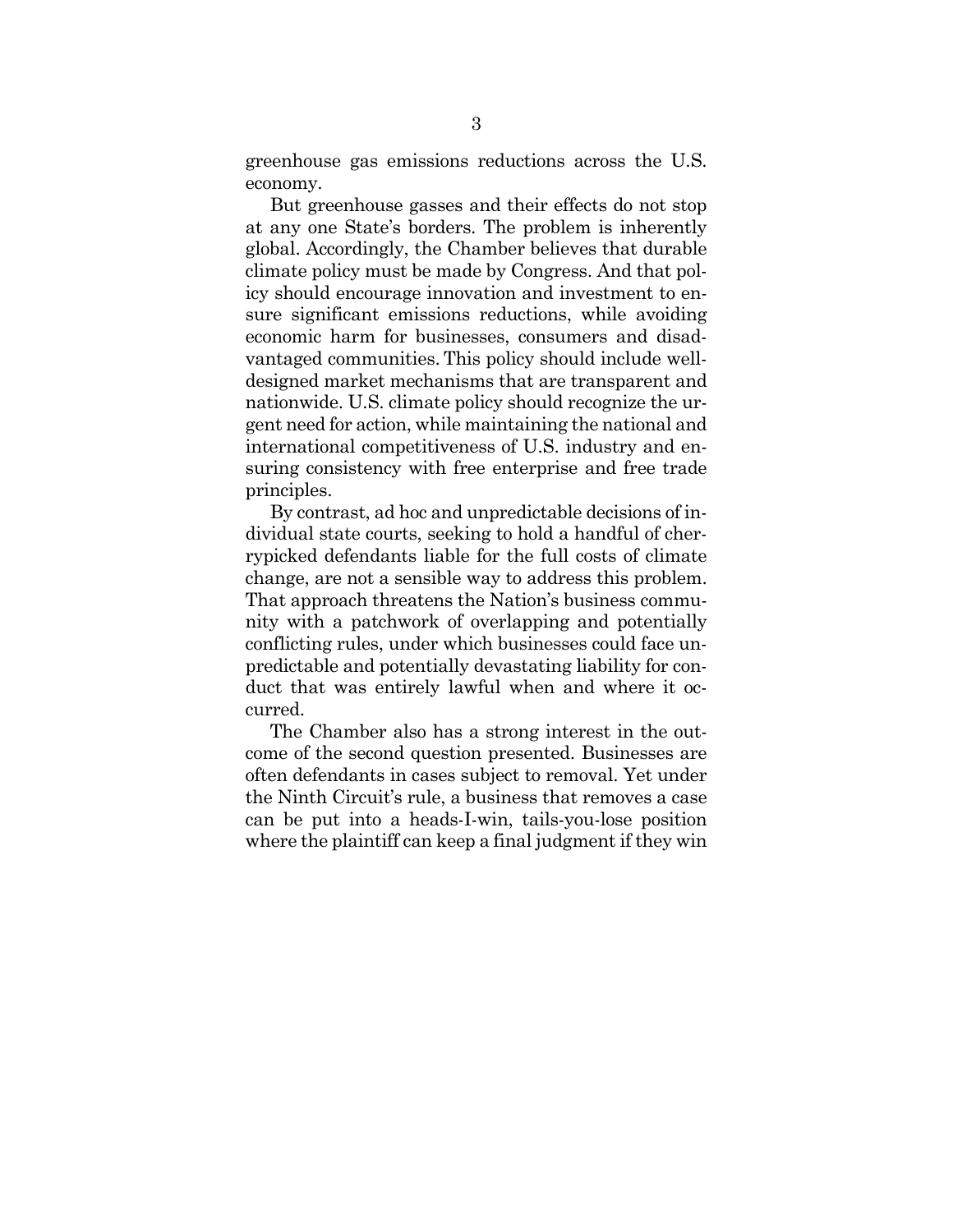but nonetheless vacate the judgment if they lose by challenging the initial removal as improper. That one-sided rule is manifestly unfair and damaging to important interests in finality and efficiency.

#### **SUMMARY OF ARGUMENT**

This case presents two important questions involving the relationship between the federal and state courts on matters that are important to the business community. This Court should grant certiorari on both.

1. This Court should grant certiorari to determine whether putative state-law tort claims seeking to recover for the local effects of worldwide contributions to global climate change are removable because such claims necessarily arise under federal common law. This case is one of many such suits across the country, which seek to hold a handful of individual businesses liable for the full costs of adapting to global climate change. In a thoughtful and measured decision, the district court held that respondents' "nuisance claims which address the national and international geophysical phenomenon of global warming—are necessarily governed by federal common law" and therefore belong in federal court. Pet. App. 48a.

The Ninth Circuit, however, allowed respondents to send the case back to state court simply through an artifice of pleading—regardless of how strong the federal interests are or how lacking the state's authority to create such a nationwide (and indeed worldwide) tort. The Ninth Circuit thought the well-pleaded complaint rule barred removal simply because this case does not involve complete preemption by a federal statute and (it found) that it does not fit within the "special and small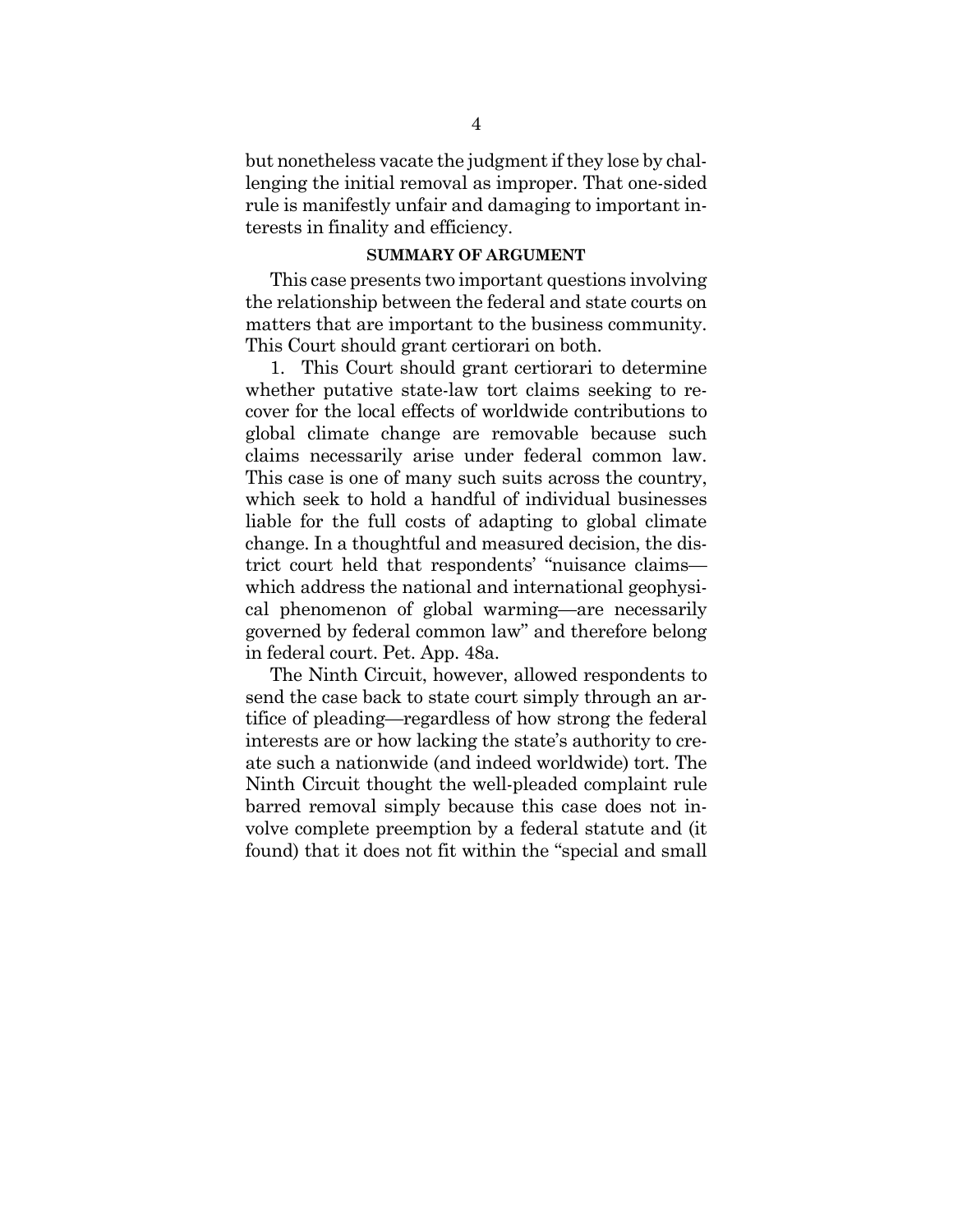category" under *Grable & Sons Metal Products, Inc.* v. *Darue Engineering & Manufacturing*, 545 U.S. 308 (2005), for state-law claims that nonetheless arise under federal law because they necessarily implicate a substantial federal question. Pet. App. 12a; see *id.* at 12a-16a.

The Ninth Circuit's cramped understanding of federal-question jurisdiction warrants this Court's review. For the reasons set forth in the petition and the district court's opinion, only federal law could create the kind of global nuisance tort claim asserted here. The claim "would effectively allow [respondents] to govern conduct and control energy policy on foreign soil," Pet. App. 39a, with the only connection to the state coming from the undifferentiated local manifestations of global climate change. That claim is inherently federal, regardless of the label the plaintiff attaches to it.

The Chamber submits this brief to emphasize three points. First, the rule the district court applied—that the plaintiff cannot unilaterally defeat federal jurisdiction over such an inherently federal cause of action simply by asserting that it arises under state law—is correctly grounded in the "artful pleading" doctrine, which is an important corollary to the well-pleaded complaint rule. Second, exercising jurisdiction over such an inherently federal claim advances the purposes of federal-question jurisdiction without undermining the purposes of the well-pleaded complaint rule.

Third, the right answer here is vital to the business community. Businesses frequently operate in multiple jurisdictions, across states and countries, and predictable rules are necessary for their continued operation. It would be untenable for businesses nationwide to be sub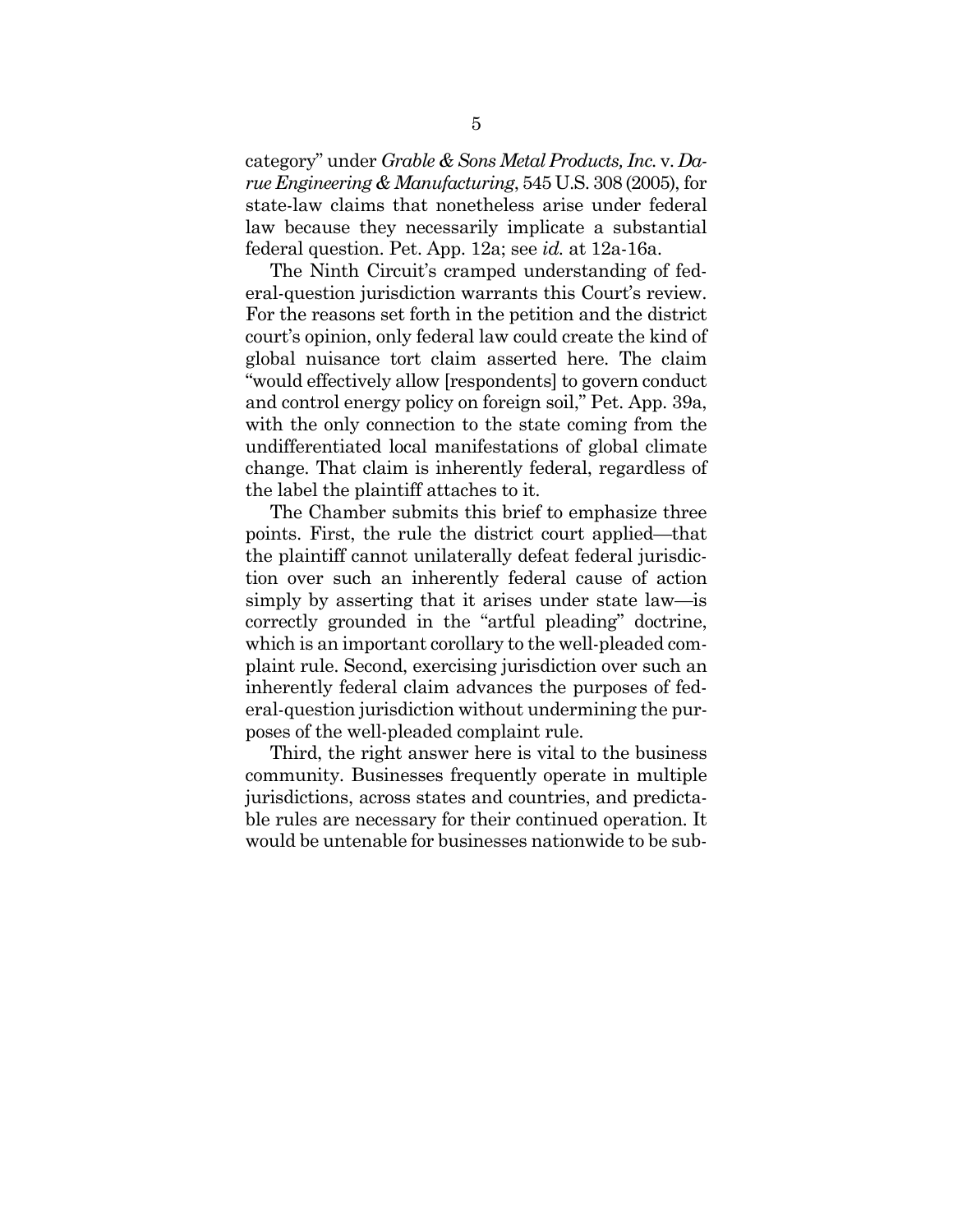ject to a welter of overlapping and inconsistent laws potentially emanating from each of the 50 states. The upshot of the Ninth Circuit's opinion, however, is that California courts may decide in the first instance whether and how to regulate conduct in each of the other 49 states (and indeed worldwide). Enabling state-court control over the decision to fashion such a novel global tort unduly favors local concerns without adequately considering the broader national interest. The Chamber respectfully submits that federal courts, with their inherently national perspective, should make that weighty decision in the first instance.

2. This Court should also grant certiorari to determine whether a plaintiff may unwind a valid final judgment on appeal, simply by identifying a jurisdictional defect at the time of removal that the plaintiff has since cured. It is undisputed that, by the time the district court entered judgment, respondents had voluntarily amended their complaint to add a claim that expressly arose under federal law, thus eliminating any jurisdictional problem that could have existed at the time of removal. And in *Caterpillar Inc.* v. *Lewis*, 519 U.S. 61 (1996), this Court held "that a district court's error in failing to remand a case improperly removed is not fatal to the ensuing adjudication if federal jurisdictional requirements are met at the time judgment is entered." *Id.* at 64.

The Ninth Circuit nonetheless permitted respondents to vacate the final judgment because it found that the district court erred in failing initially to remand the case. That decision contravenes *Caterpillar's* stated rule and deepened existing circuit splits as to whether and when a plaintiff may dispute the propriety of removal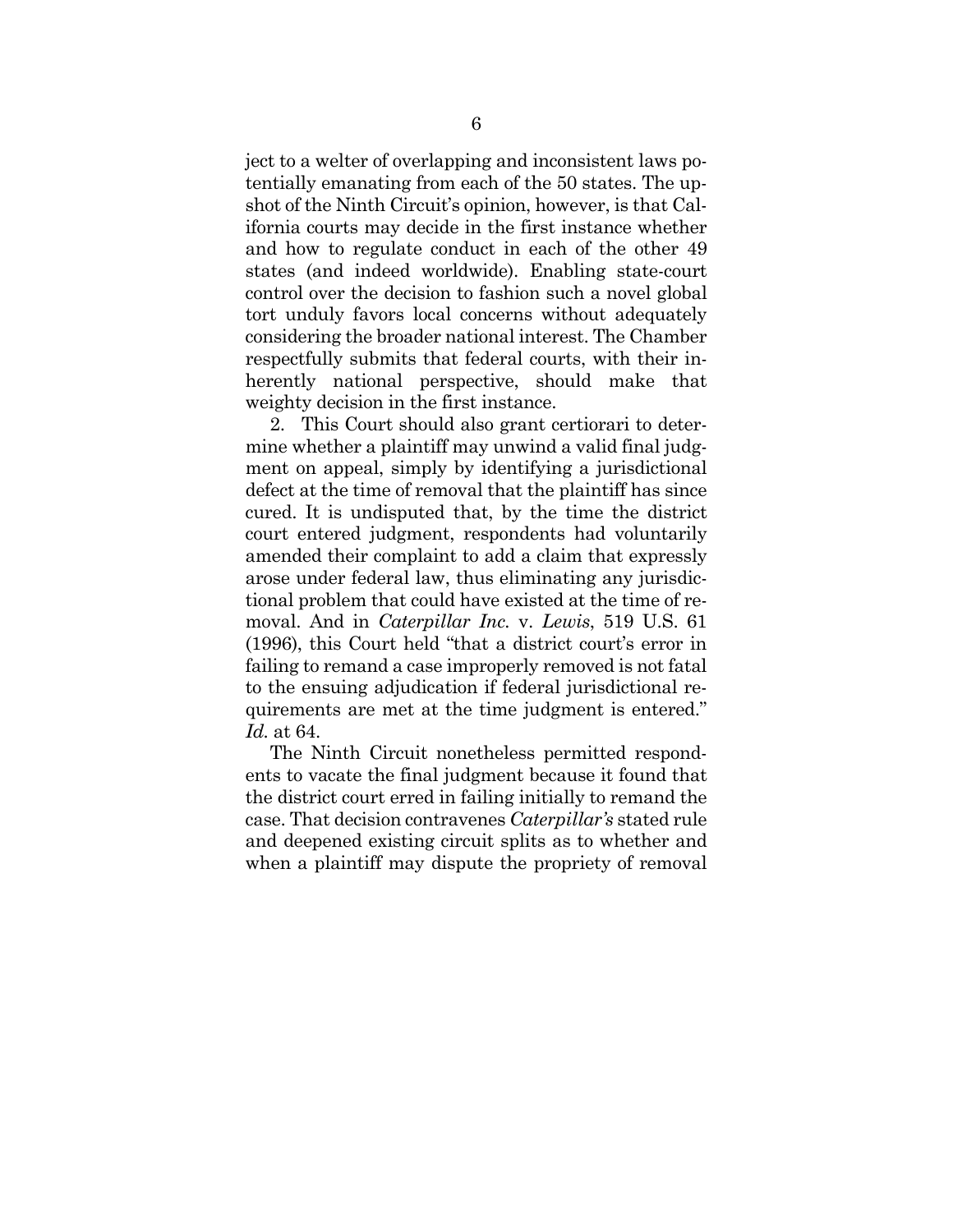after voluntarily curing any potential jurisdictional defect. The Ninth Circuit's approach creates a situation in which a plaintiff can test the waters in federal court, yet still successfully dispute jurisdiction if they lose there on the merits, and thereafter get a second bite at the apple in state court. That rule is one-sided and causes serious harm to "considerations of finality, efficiency, and economy." *Caterpillar*, 519 U.S. at 76. It is also especially unfair where, as here, the district court certified for interlocutory appeal its order denying remand, yet the plaintiffs declined even to pursue the immediate appeal and instead added a federal claim to their complaint and litigated the case to final judgment. Respondents thus made a deliberate choice to move forward with a federal-law claim in federal court, but nonetheless obtained a do-over after they lost on the merits.

#### **ARGUMENT**

- **I. This Court Should Grant Certiorari To Determine Whether Federal Jurisdiction Extends To These Kinds Of Global Nuisance Suits** 
	- **A. This Kind Of Global Nuisance Tort Claim Necessarily Arises Under Federal Law**

The first question presented warrants this Court's review because of its exceptional importance. This Court has twice granted certiorari to decide issues of who has authority to address the problem of global climate change. See *Am. Elec. Power Co.* v. *Connecticut*, 564 U.S. 410, 421 (2011) (*AEP*); *Massachusetts* v. *EPA*, 549 U.S. 497 (2007). Here, the issue is whether the courts of a single State are empowered to set worldwide climate policy by tort.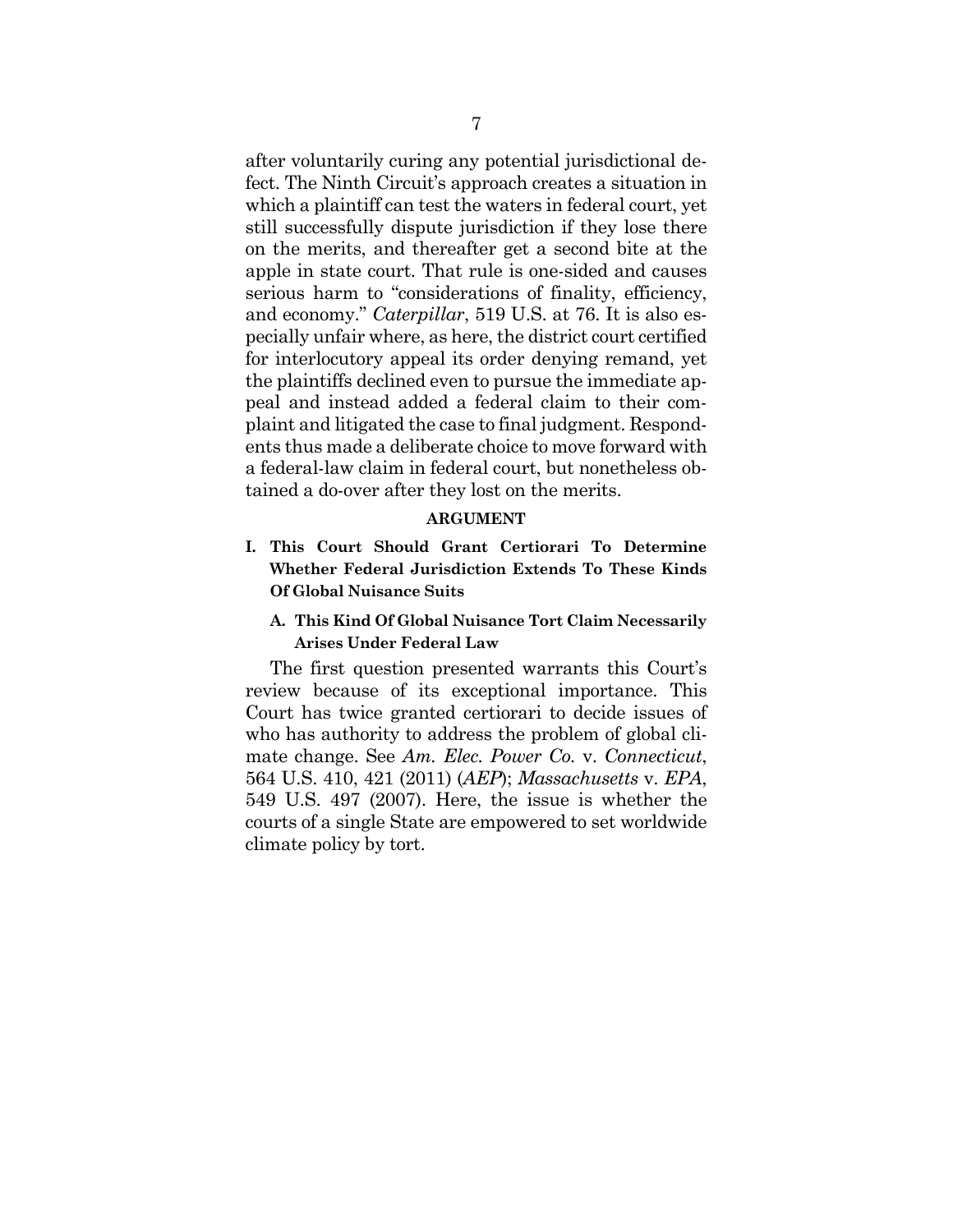This case is just one of many global nuisance tort suits brought by States and municipalities in state courts across the country against defendants in the energy industry, seeking to hold a handful of companies liable for the local financial costs of adapting to global climate change. As the district court observed, the tort theory in these cases has a "breathtaking" reach. Pet. App. 32a. Because emissions intermix in the atmosphere, and rising sea levels and other effects of global climate change are felt worldwide, the tort is inherently global. It would "reach the sale of fossil fuels anywhere in the world, including past and otherwise lawful sales, where the seller knew that combustion of fossil fuels contributed to the phenomenon of global warming." *Ibid.*

The theory thus would extend beyond state and national borders and be indifferent to the legality of the conduct in the place where it occurred. "[A]nyone who supplied fossil fuels with knowledge of the problem would be liable," including if their conduct was "*outside* the United States." Pet. App. 32a. And liability would extend to those who simply contributed to undifferentiated ill effects within the state or localities. *Id.* at 36a. Because the effects of climate change are felt long after emissions themselves, see *id*. at 28a, liability would be retroactive, reaching conduct that contributed to emissions decades ago. And plaintiffs could seek "joint[] and several<sup>[]"</sup> liability, Resps. C.A. E.R. 297, which would expose businesses to potentially crippling liability.

As the district court explained, such global nuisance claims "are necessarily governed by federal common law" and create federal jurisdiction. Pet. App. 48a. Alt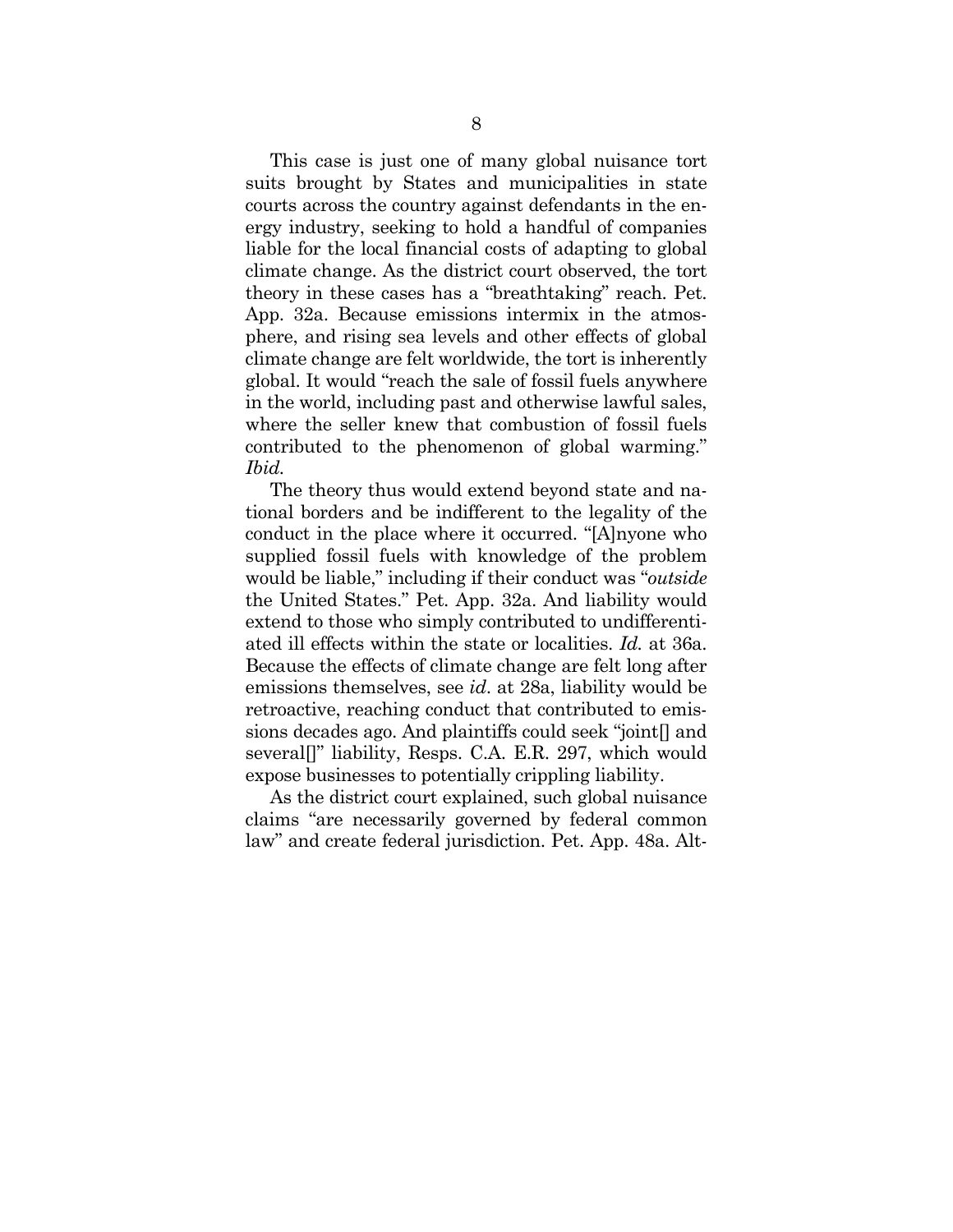hough there is no general federal common law, "[e]nvironmental protection is undoubtedly an area 'within national legislative power,' one in which federal courts may fill in 'statutory interstices,' and, if necessary, even 'fashion federal law.'" *AEP*, 564 U.S. at 421 (quoting Henry J. Friendly, *In Praise of Erie—And of the New Federal Common Law*, 39 N.Y.U. L. Rev. 383, 421-422 (1964)); see also Pet. App. 49a-50a ("Federal common law includes the general subject of environmental law and specifically includes ambient or interstate air and water pollution.").

In *Illinois* v. *City of Milwaukee*, 406 U.S. 91 (1972), this Court applied federal common law to a nuisance claim challenging the local effects of pollution from outof-state sources. The Court explained that:

Federal common law and not the varying common law of the individual States is … entitled and necessary to be recognized as a basis for dealing in uniform standard with the environmental rights of a State against improper impairment by sources outside its domain. The more would this seem to be imperative in the present era of growing concern on the part of a State about its ecological conditions and impairments of them. In the outside sources of such impairment, more conflicting disputes, increasing assertions and proliferating contentions would seem to be inevitable. Until the field has been made the subject of comprehensive legislation or authorized administrative standards, only a federal common law basis can provide an adequate means for dealing with such claims as alleged federal rights.

*Id.* at 107 n.9.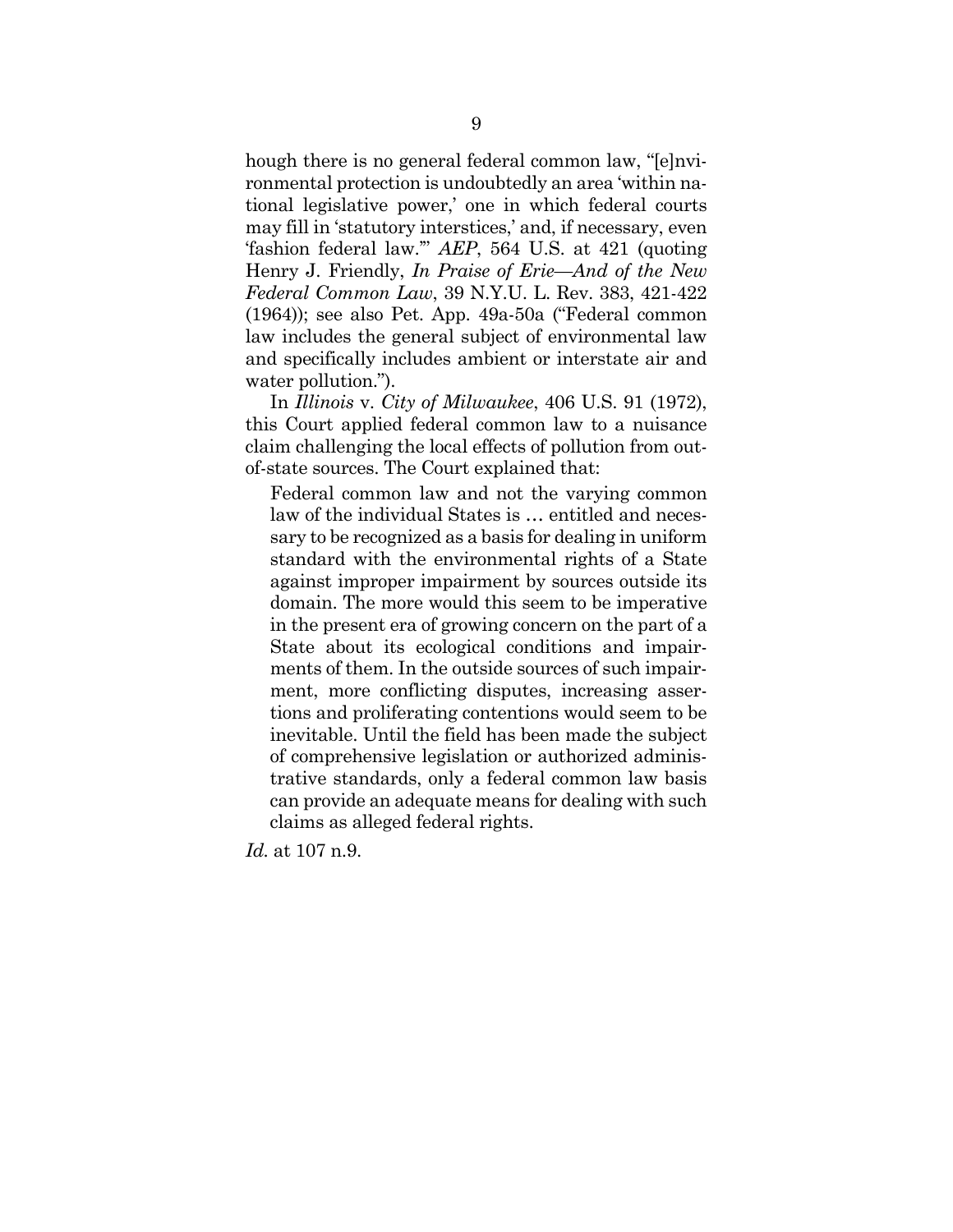In *AEP*, this Court further held that because the Clean Air Act, 42 U.S.C. 7401 *et seq.*, regulates carbon dioxide emissions from stationary sources, Congress had displaced any right under federal common law to seek abatement of such emissions because of their contribution to climate change. 564 U.S. at 424-425. But Congress's choice to adopt that federal regulatory scheme does not diminish the need for a uniform federal rule or make the tort claims here any less federal in nature. See Pet. 19. Rather, Congress's action further underscores the importance of having a single, clear nationwide regulatory scheme. See Pet. App. 37a (respondents' claims "require a balancing of policy concerns," and "[t]hrough the Clean Air Act, Congress entrusted such complex balancing to the EPA in the first instance, in combination with state regulators" (citation omitted)).

There is accordingly "no inconsistency" between determining that these cases necessarily arise under federal common law yet may fail on the merits. Pet. App. 45a. Federal statutes displaced the role of federal courts in fashioning the rule of decision, but they did not vest the state courts with novel authority to fashion extraterritorial regulatory policy that states have never possessed. Climate change "crie[s] out" for a "uniform and comprehensive solution." *Id.* at 51a. Everybody in this case accepts the science of climate change and recognizes its dangers. But global climate change is, by definition, a global phenomenon. Respondents' claims focusing solely on the local manifestations of that worldwide phenomenon thus necessarily implicate the interests of all 50 States, as well as the United States' relationships with all other nations. See *id.* at 49a-50a. Any liability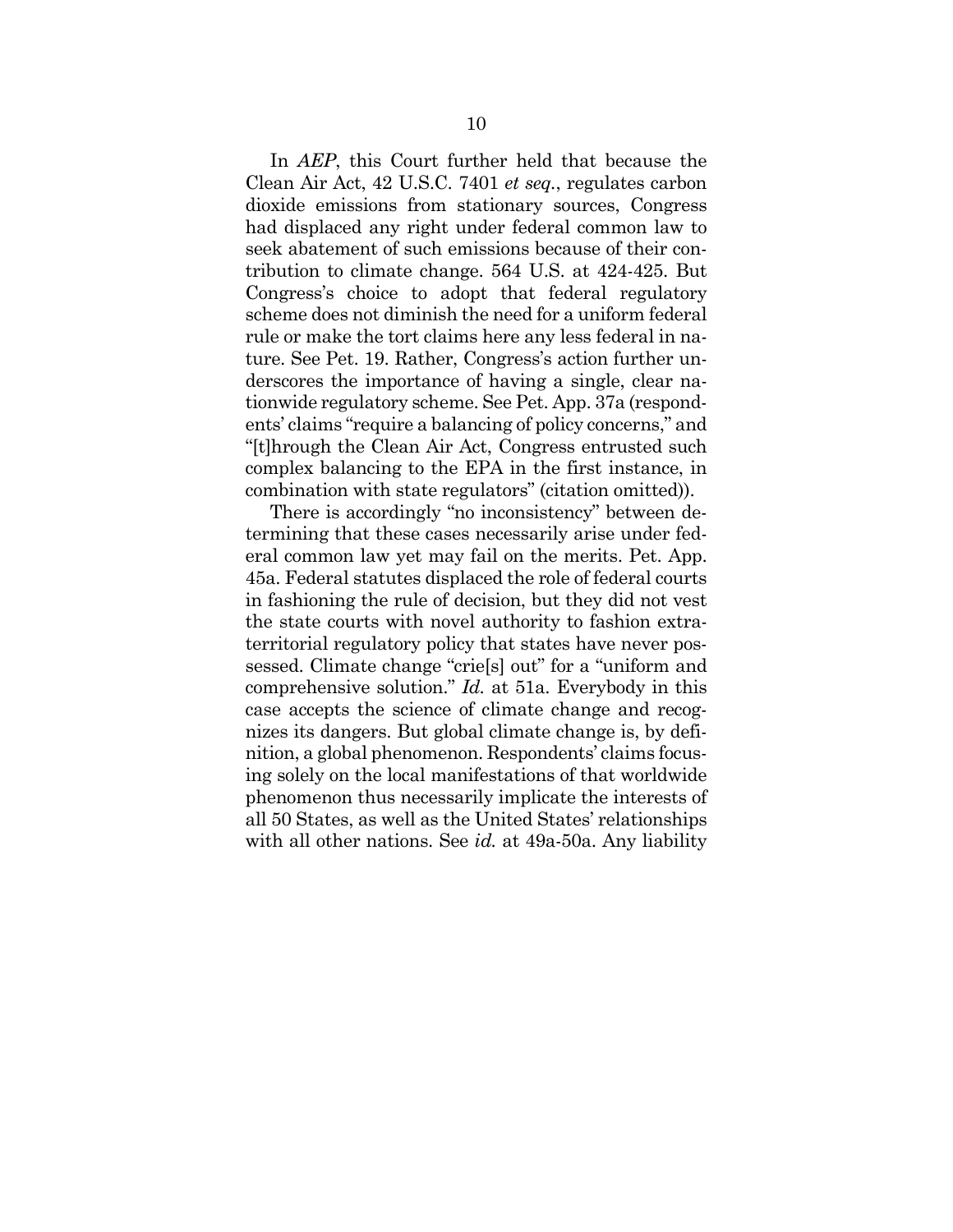rule for such a claim in turn must be governed by nationwide rule, not a multiplicity of different and overlapping state laws. After all, a single State cannot "impos[e] its regulatory policies on the entire Nation," *BMW of N. Am., Inc.* v. *Gore*, 517 U.S. 559, 571, 585 (1996), much less the entire planet.

## **B. A Plaintiff Cannot Unilaterally Defeat Federal Jurisdiction Over Such A Claim Simply Through Artful Pleading**

Respondents cannot evade federal jurisdiction over such an inherently national cause of action simply by asserting that their global nuisance claim arises under state law. "Allied as an 'independent corollary' to the well-pleaded complaint rule" is the so-called "artful pleading doctrine," under which "'a plaintiff may not defeat removal by omitting necessary federal questions.'" *Rivet* v. *Regions Bank of La.*, 522 U.S. 470, 475 (1998) (Ginsburg, J.) (citation omitted). "[A] plaintiff cannot frustrate a defendant's right to remove by pleading a case without reference to any federal law when the plaintiff's claim is necessarily federal." 14C Wright & Miller, *Federal Practice & Procedure* § 3722.1 (rev. 4th ed. 2020).

Although artful pleading typically involves complete preemption by federal statute, there is "no plausible reason" why "the appropriateness of a need for a federal forum should turn on whether the claim arose under a federal statute or under federal common law." Richard H. Fallon Jr., et al., *Hart & Wechsler's Federal Courts and the Federal System* 818 (7th ed. 2015). The artful pleading doctrine thus also applies when a plaintiff seeks to evade federal jurisdiction over claims necessarily arising under federal common law. Otherwise,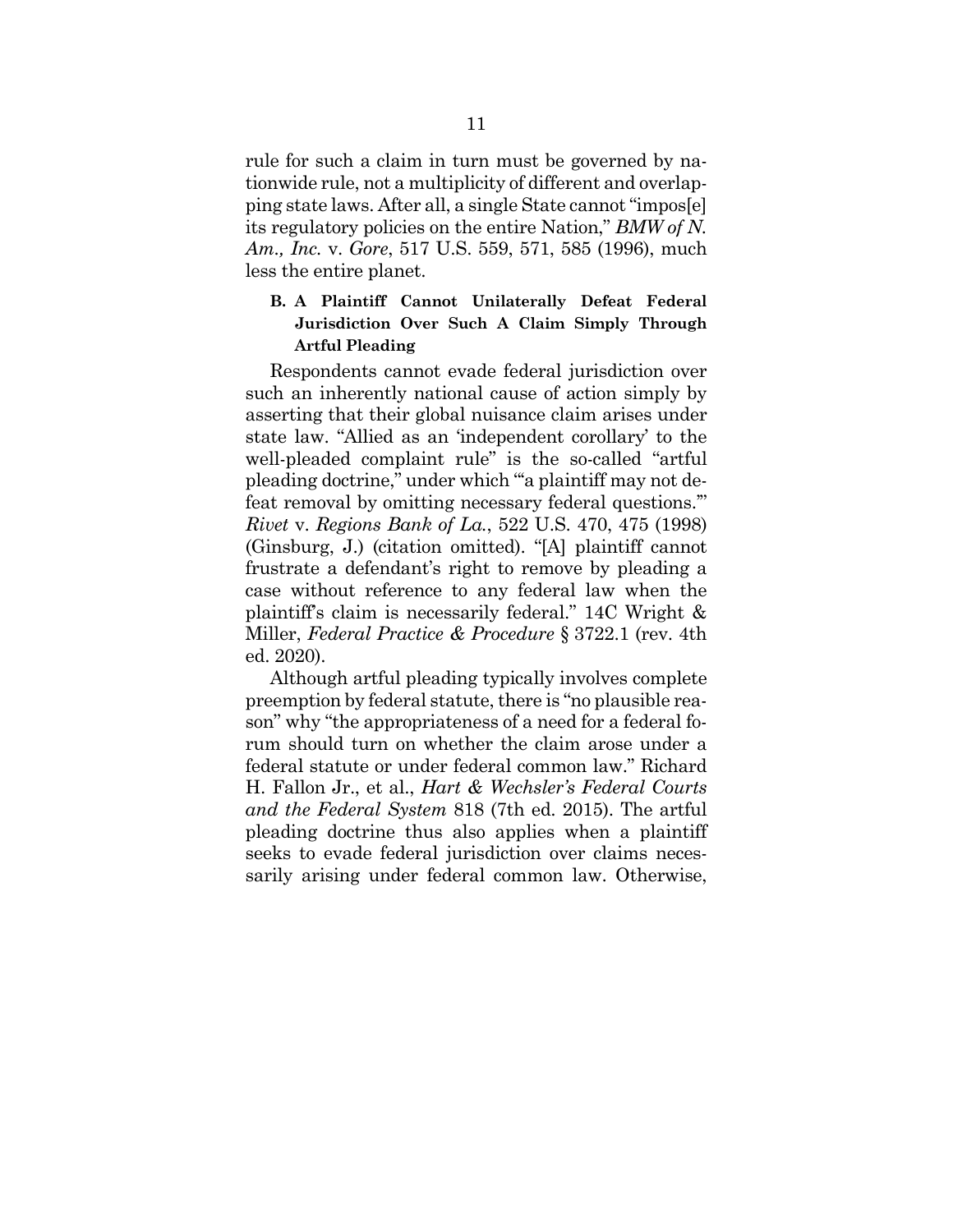simply by asserting that a tort arises under "state common law," a plaintiff could unilaterally prevent federal court involvement, no matter how clear it is that the national or international nature of the claim leaves no room for state law.

The whole point of the artful pleading doctrine is to prevent that kind of superficial circumvention of federal authority. As other circuits recognize, a "plaintiff's characterization of a claim as based solely on state law" therefore "is not dispositive." *In re Otter Tail Power Co.*, 116 F.3d 1207, 1213 (8th Cir. 1997); see also *Sam L. Majors Jewelers* v. *ABX, Inc.*, 117 F.3d 922, 923 (5th Cir. 1997). If a cause of action could arise only under federal common law, then it is inherently federal in nature, making it removable regardless of whether the plaintiff asserts (incorrectly) that it arises under state law.

Allowing removal of a claim that necessarily arises under federal law would advance the purposes of federal-question jurisdiction without undermining the purposes undergirding the well-pleaded complaint rule. "[F]ederal question jurisdiction is granted to provide a federal trial forum for the vindication of federally-created rights" and to "'resort to the experience, solicitude, and hope of uniformity' of the federal trial court for the interpretation of federal law." 13D Wright & Miller, *Federal Practice & Procedure* § 3562 (3d ed. 2020 update) (quoting *Grable*, 545 U.S. at 312); see *Boys Mkts., Inc.* v. *Retail Clerks Union, Local 770*, 398 U.S. 235, 246 n.13 (1970) (it "protect[s] federal rights" and "provide[s] a forum that could more accurately interpret federal law"). Here, there is a strong need for uniformity and a nationwide (rather than local) perspective: Global climate change "demands to be governed by as universal a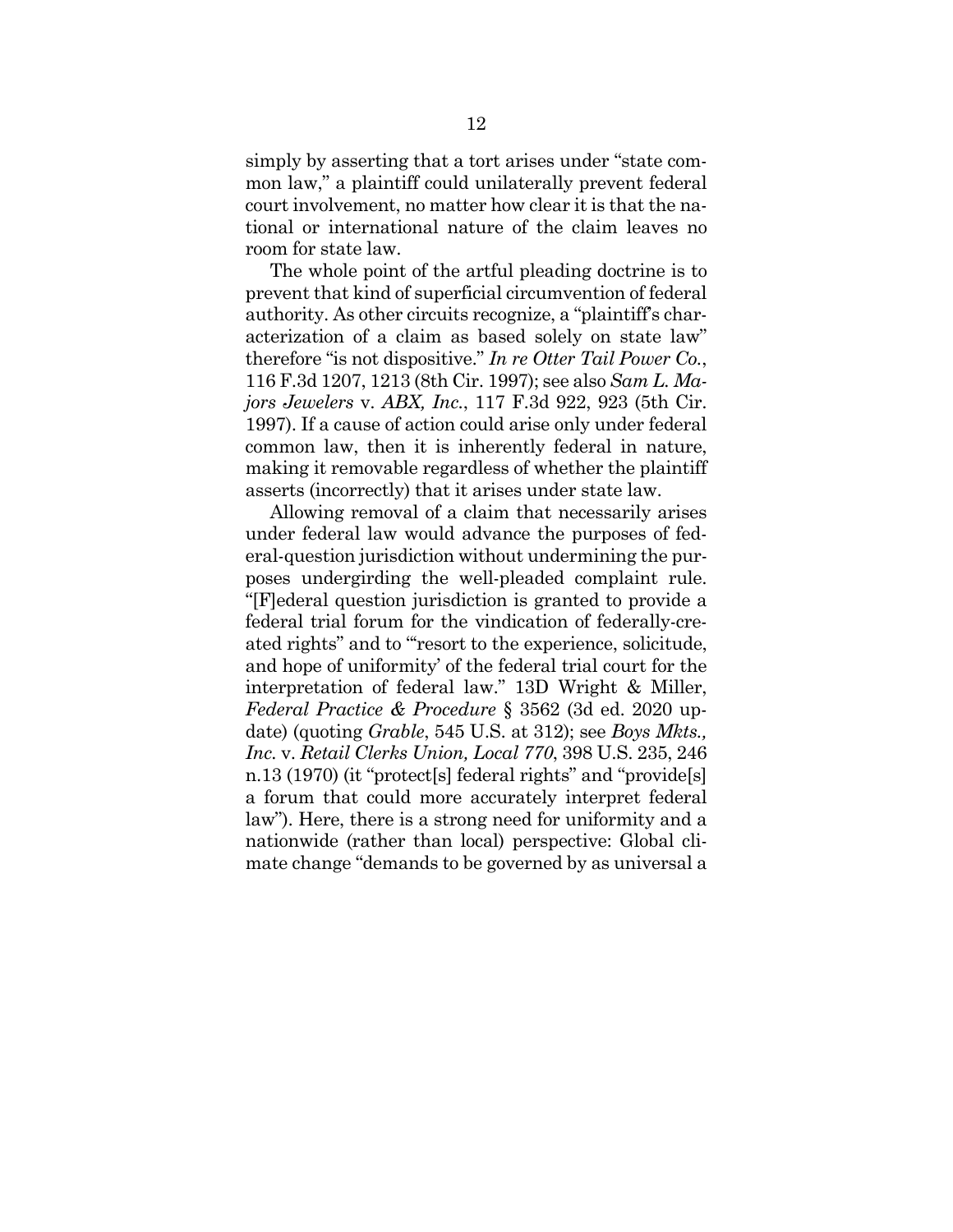rule of apportioning responsibility as is available." Pet. App. 56a. It is "inappropriate for state law to control" where the "nature of the controversy" includes "interstate and international disputes implicating the conflicting rights of States or our relations with foreign nations." *Id.* at 49a (quoting *Texas Indus., Inc.* v. *Radcliff Materials, Inc.*, 451 U.S. 630, 641 (1981)).

Conversely, allowing cases like this to proceed in state court would not meaningfully advance the purposes of the well-pleaded complaint rule. The "longstanding policies" underlying the rule are (1) to make the plaintiff the "master of the complaint," enabling the plaintiff "to have the cause heard in state court" by "eschewing claims based on federal law"; (2) to avoid "radically expand[ing] the class of removable cases, contrary to the '[d]ue regard for the rightful independence of state governments'"; and (3) to provide a "quick rule of thumb." *Holmes Grp., Inc.* v. *Vornado Air Circulation Sys., Inc.*, 535 U.S. 826, 831-832 (2002) (citations omitted).

But the Ninth Circuit's approach does not meaningfully advance the interest in making the plaintiff the "master of the complaint." *Holmes Grp.,* 535 U.S. at 831. A plaintiff that chooses to advance a tort only federal common law could create has not actually "eschew[ed]" a federal claim. *Ibid.* Rather, the plaintiff has chosen to plead a federal common law claim the defendant has a right to remove, notwithstanding a disclaimer to the contrary. As such, the Ninth Circuit approach advances gamesmanship over substance.

Second, denying federal jurisdiction would not meaningfully protect the size of the federal docket, nor the rightful independence of the States. The artful pleading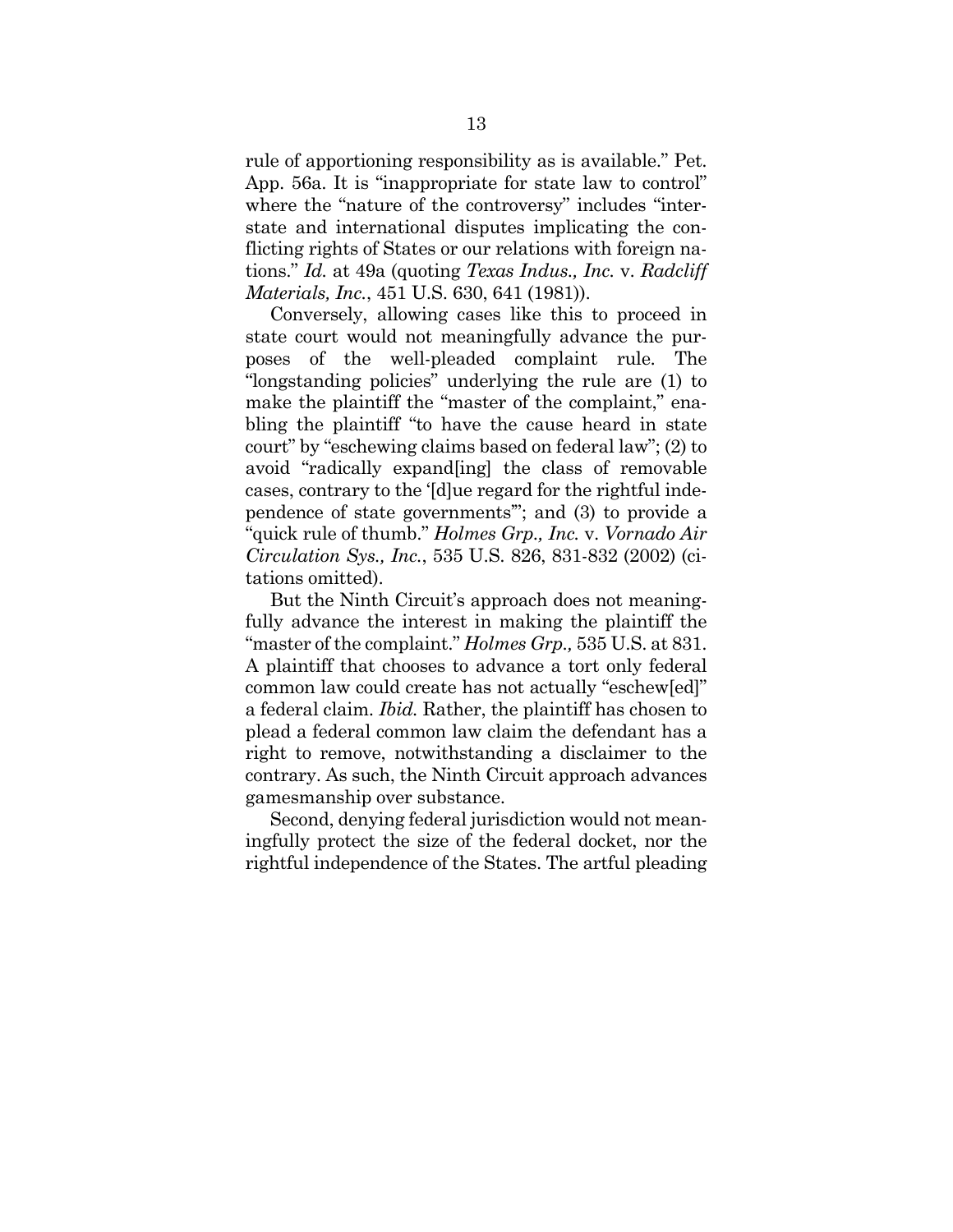doctrine only comes into play in this context when, by definition, a state lacks the independence in the first place to create the tort because only federal law could do so. Furthermore, federal common law jurisdiction exists only for the few "'subjects within national legislative power where Congress has so directed' or where the basic scheme of the Constitution so demands." *AEP*, 564 U.S. at 421 (citation omitted). Thus, no federalism concern exists, because no State ever had the right to impose its will on the others.

Third, although the well-pleaded complaint rule creates a "quick rule of thumb," applying the artful pleading doctrine to claims that could only arise under federal common law would have, at most, a minimal impact on that goal. The Court has made clear that federal common law is limited to narrow contexts where federal interests predominate or where State law simply cannot apply. See, *e.g.*, *AEP*, 564 U.S. at 422. This class of cases, where the Constitution itself demands that only federal law could supply the rule of decision, is thus particularly small and circumscribed. Applying the artful pleading doctrine thus will not meaningfully undermine the wellpleaded complaint rule's general "rule of thumb."

### **C. This Issue Is Exceptionally Important To The Business Community**

The business community has a strong interest in ensuring that the federal courts, not numerous different state courts, will decide whether such an inherently national (and indeed global) tort may proceed. Businesses frequently operate in multiple states and countries, necessitating predictable rules for their smooth operation. Cf. *Hertz Corp.* v. *Friend*, 559 U.S. 77, 94 (2010) ("Predictability is valuable to corporations making business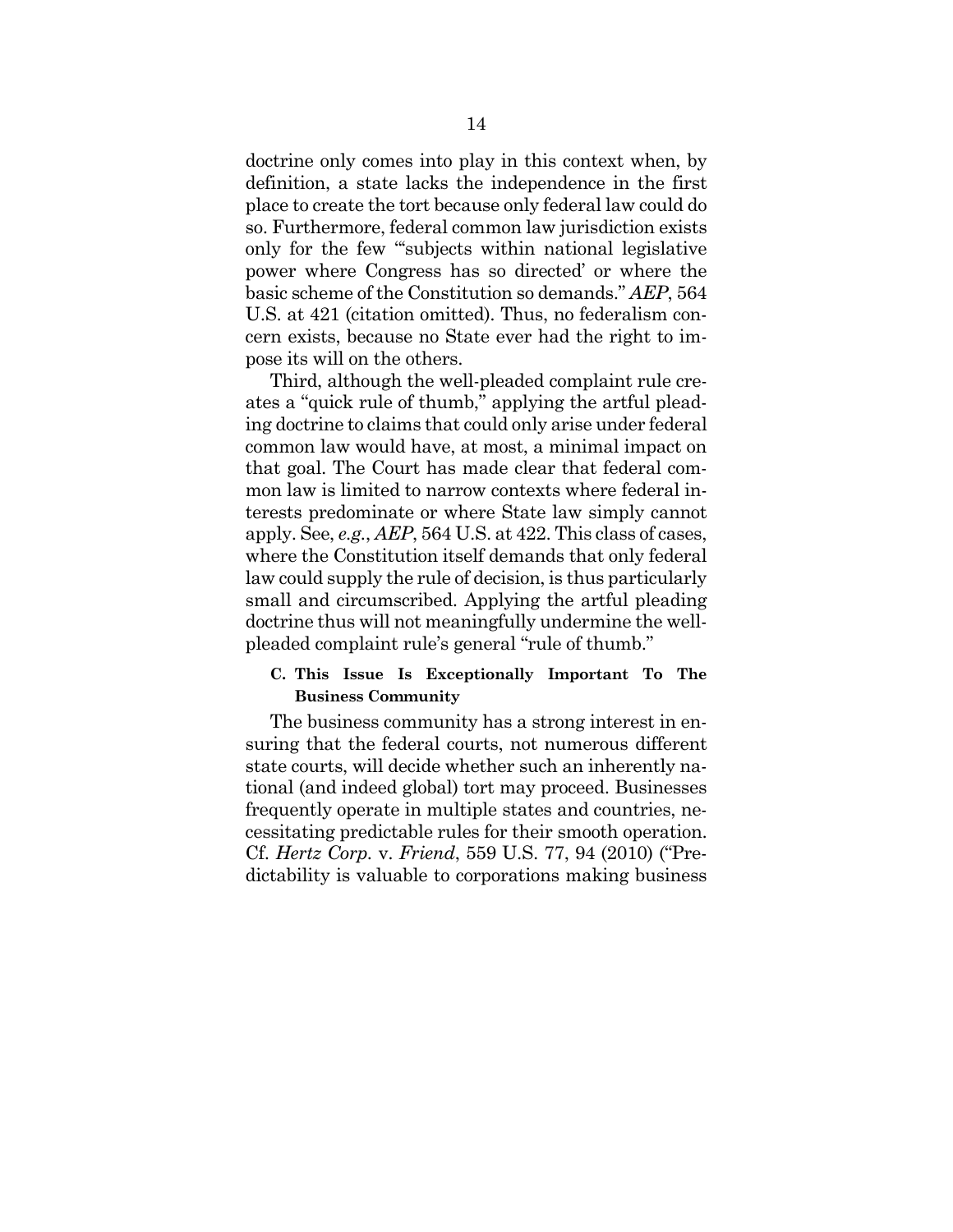and investment decisions."). The prospect of individual state courts fashioning a novel nuisance tort to set national (and international) regulatory policy for other states and countries would sharply undermine that predictability and potentially subject businesses to a welter of overlapping and inconsistent legal obligations. See, *e.g.*, *Int'l Paper Co.* v. *Ouellette*, 479 U.S. 481, 497 (1987) (allowing a non-source state to regulate out-of-state discharges via tort would make it "virtually impossible to predict the standard for a lawful discharge into an interstate body of water" (citation omitted)). As the district court put it, subjecting businesses to overlapping and potentially inconsistent laws from each of the 50 States—all effectively governing the same conduct elsewhere in the nation or the world—would be "unworkable." Pet. App. 51a.

The prospect of a state court creating such a global nuisance tort would be particularly damaging to business interests because virtually any business could be haled into state court and threatened with liability. Virtually all economic activity can be linked to greenhouse gas emissions, and awareness of climate change has long been widespread. See Pet. App. 27a-28a (observing that "alarm bells over climate change" began to sound decades ago).

Although respondents chose to sue a handful of large energy companies, they advance a legal theory under which "anyone who supplied fossil fuels with knowledge of the problem would be liable." Pet. App. 32a. A municipality thus could equally sue the operator of a local gas station in Corpus Christie, Texas, so long as the operator knew that its conduct (selling gas) contributes to greenhouse gas emissions and the plaintiff asserted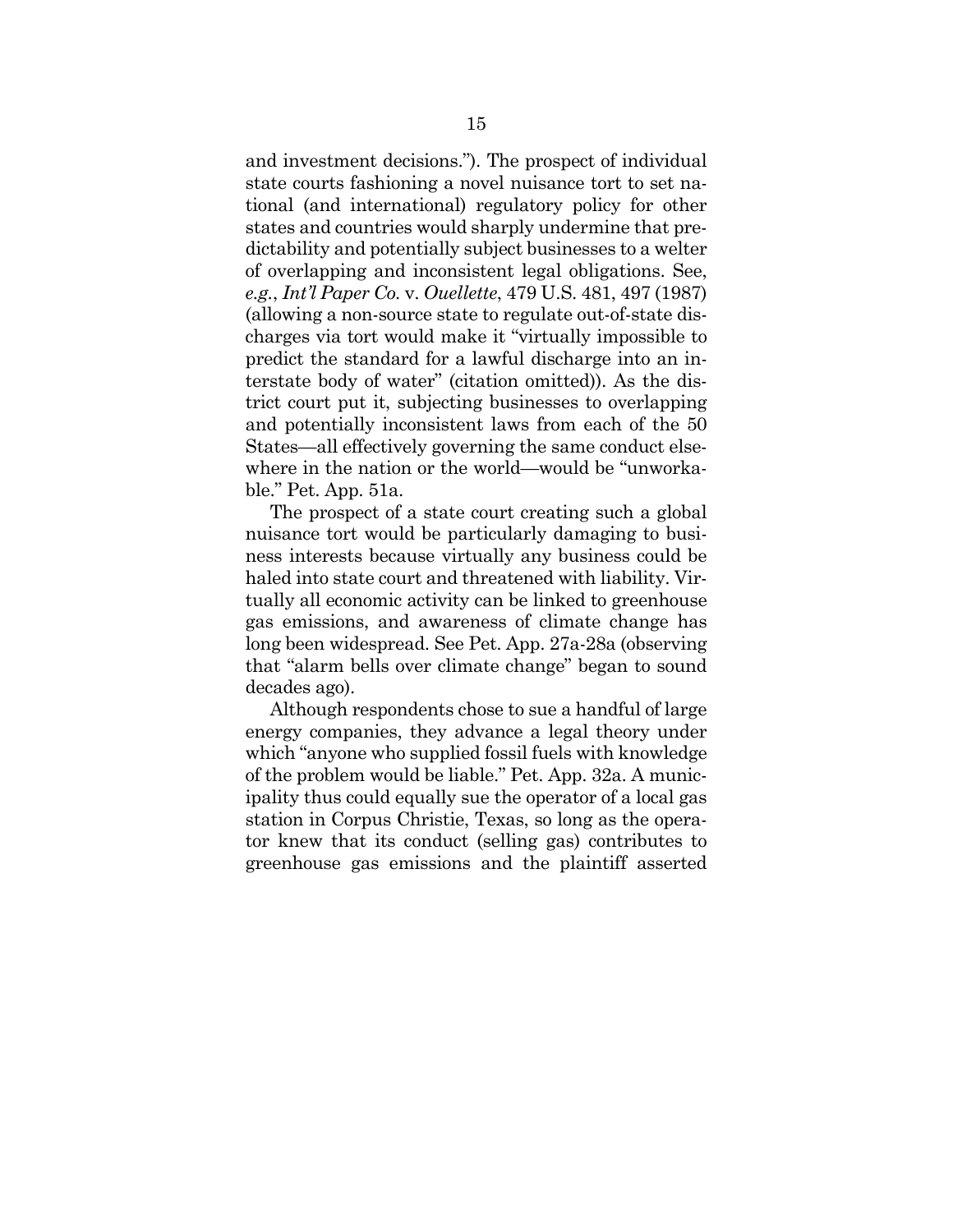that the claim arises under state law. And because respondents have offered no basis to limit their "universal" theory to domestic sales, see *ibid.*, the operator of a local gas station in Kathmandu, Nepal, would be liable as well. Indeed, respondents below disclaimed any effort to cabin the theory, describing their allegations of promotion of faulty science as a mere "plus factor" rather than an element of their claim. *Ibid.*

Respondents have sought to analogize this case to one involving the state's traditional police power. In particular, they have compared (Resps. C.A. Br. 12) their novel theory to public nuisance claims against manufacturers of lead paint used in residential housing in California, see *People* v. *ConAgra Grocery Prods. Co.*, 17 Cal. App. 5th 51 (Dist. Ct. App. 2017), or producers of drycleaning chemicals that were used in California and then leached into the groundwater, see *City of Modesto* v. *Dow Chem. Co.*, 19 Cal. App. 5th 130 (Dist. Ct. App. 2018). Whatever the merits of those actions, the global nuisance theory underlying this suit is different in kind. The alleged nuisance in those cases "was caused by a product's use *in California*." Pet. App. 52a n.2. Respondents, by contrast, disclaim any such territorial limit. See *ibid.* Instead, their theory "rests on the sweeping proposition that otherwise lawful and everyday sales of fossil fuels" anywhere in the world, "combined with an awareness that greenhouse gas emissions lead to increased global temperatures, constitute a public nuisance" in California. *Id*. at 32a.

These suits thus "seek to fundamentally reorder or eliminate a vital sector of our economy." Pet. 2. This Court's review is warranted now before state courts pursue such a dramatic innovation in American law.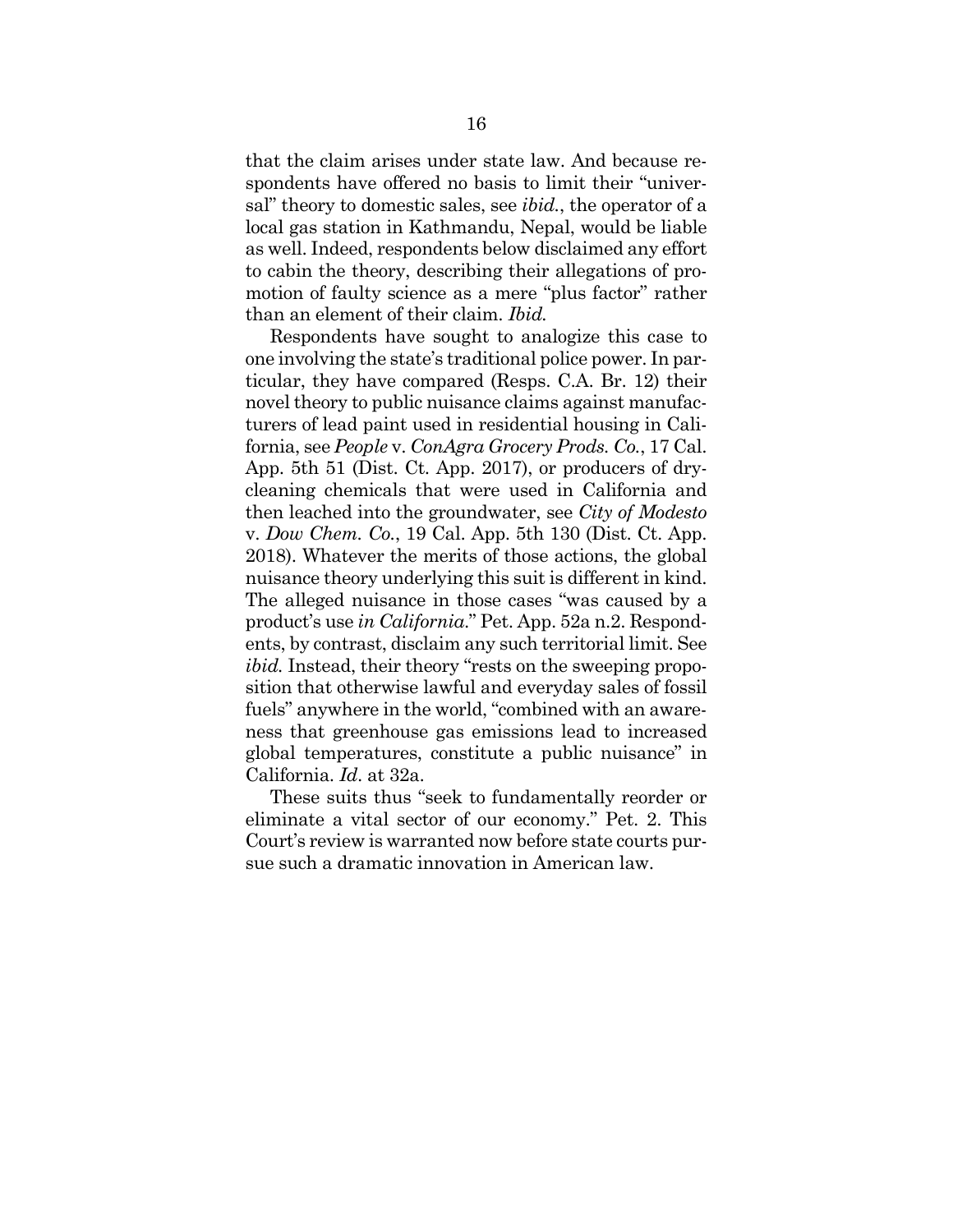## **II. This Court Should Grant Certiorari To Determine Whether A Plaintiff May Challenge A Removal Even After Curing Any Possible Jurisdictional Defect**

This Court should also grant certiorari to determine whether a plaintiff may challenge the propriety of a removal even after voluntarily curing any jurisdictional defect and litigating the case to final judgment.

#### **A. The Ninth Circuit's Decision Deepens Two Existing Circuit Splits**

The Ninth Circuit's decision deepened two existing circuit conflicts. First, it deepened an existing circuit split over whether a voluntary amendment that establishes federal jurisdiction waives the right to dispute an earlier decision denying a remand. Compare *Barbara* v. *N.Y. Stock Exch., Inc.*, 99 F.3d 49, 56 (2d Cir. 1996) (voluntary amendment waived prior objection), abrogated on other grounds by *Merrill Lynch, Pierce, Fenner & Smith, Inc.* v. *Manning*, 136 S. Ct. 1562 (2016); *Bernstein* v. *Lin-Waldock & Co.*, 738 F.2d 179, 185 (7th Cir. 1984) (same); *Brough* v. *United Steelworkers of Am.*, 437 F.2d 748, 749 (1st Cir. 1971) (same), with Pet. App. 17a (no waiver); *Camsoft Data Sys., Inc.* v. *S. Elecs. Supply, Inc.*, 756 F.3d 327, 338 (5th Cir. 2014) (same).

Second, the Ninth Circuit's decision deepened an existing circuit conflict over whether an appellate court may ever unwind a valid final judgment on the ground that an earlier removal was erroneous, when the jurisdictional defect was cured before the time of judgment. Compare *Hallingby* v. *Hallingby*, 574 F.3d 51, 56 (2d Cir. 2009) (erroneous removal cannot provide basis for unwinding final judgment entered after jurisdictional defect was cured); *Briarpatch Ltd.* v. *Phoenix Pictures, Inc.*, 373 F.3d 296, 301 (2d Cir. 2004) (same); *Buffets,*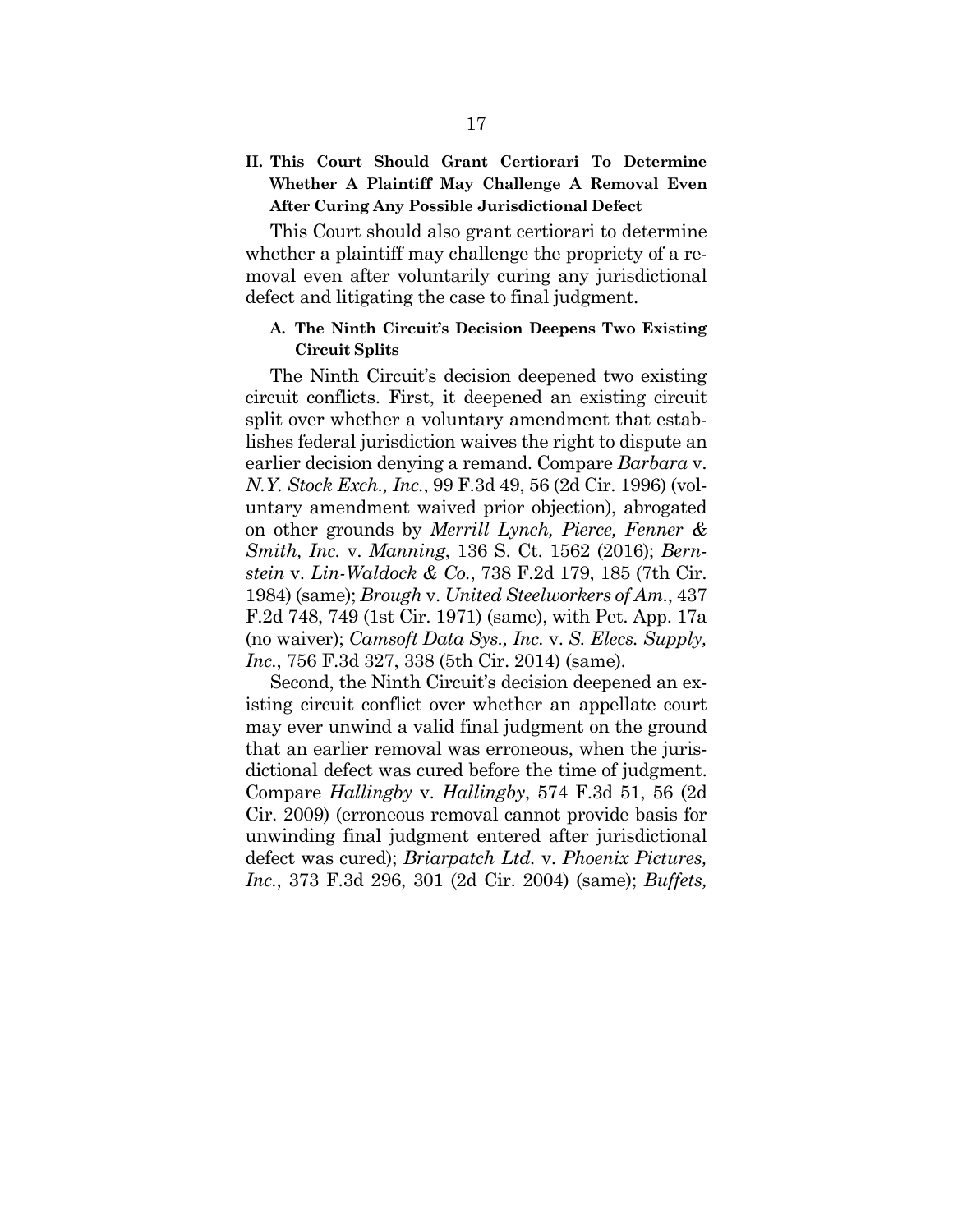*Inc.* v. *Leischow*, 732 F.3d 889, 898 (8th Cir. 2013) (same); *Paros Props., LLC* v. *Colorado Cas. Ins. Co.*, 835 F.3d 1264, 1273 (10th Cir. 2016) (same); *Huffman* v. *Saul Holdings Ltd.*, 194 F.3d 1072, 1080 (10th Cir. 1999) (same); *Moffitt* v. *Res. Funding Co.*, 604 F.3d 156, 159 (4th Cir. 2010) (same, even on interlocutory appeal), with Pet. App. 19a (may unwind a valid final judgment if it was entered on motion to dismiss for failure to state a claim); *Camsoft*, 756 F.3d at 337-338 (same); *Gentek Bldg. Prods., Inc.* v. *Sherwin-Williams Co.*, 491 F.3d 320, 327 (6th Cir. 2007) (may unwind depending on whether considerations of finality are "weighty enough"); *Thermoset Corp.* v. *Bldg. Materials Corp.*, 849 F.3d 1313, 1320-1321 (11th Cir. 2017) (similar).

The Ninth Circuit's approach is doubly wrong. First, a voluntary amendment that cures the prior alleged jurisdictional defect is properly taken to waive a prior statutory objection that the case should have been remanded. As the Seventh Circuit explained, if a plaintiff is "convinced that the original action was not removable," he can "st[i]ck by his guns" and obtain plenary review on appeal. *Bernstein*, 738 F.2d at 185. "But once he decided to take advantage of his involuntary presence in federal court to add a federal claim to his complaint he was bound to remain there." *Ibid.* "Otherwise he would be in a position where if he won his case on the merits in federal court he could claim to have raised the federal question in his amended complaint voluntarily, and if he lost he could claim to have raised it involuntarily and to be entitled to start over in state court." *Ibid.*

Second, the Ninth Circuit's position conflicts with this Court's stated rule in *Caterpillar*. *Caterpillar* was a diversity case in which complete diversity was lacking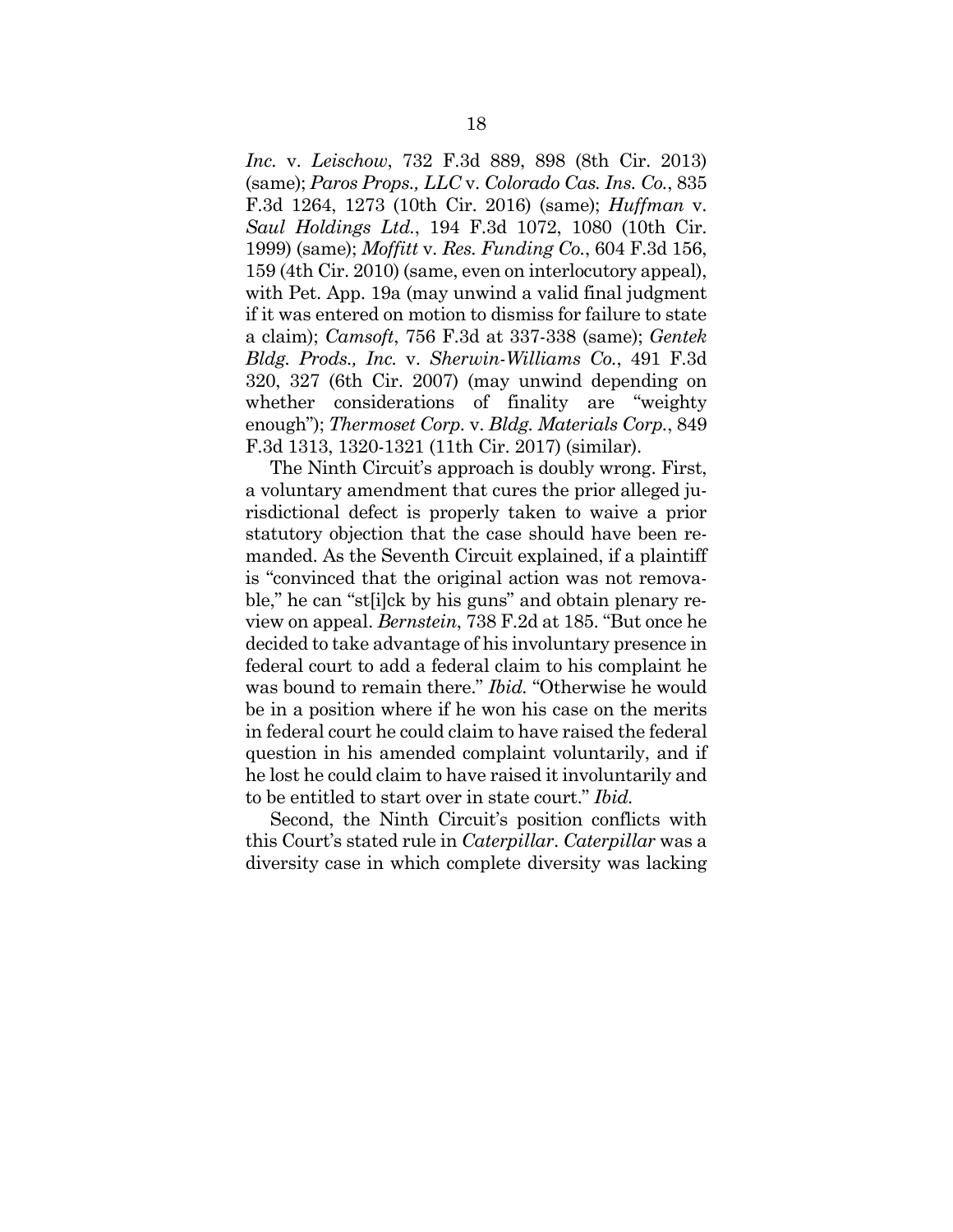at the time of removal but cured before trial by the dismissal of the non-diverse defendant. See 519 U.S. at 66- 67. The question presented was whether a plaintiff that timely objected to the (improper) denial of remand could obtain reversal even after entry of the (valid) judgment. See *id.* at 64. Justice Ginsburg, writing for a unanimous Court, concluded that the answer was no: "We hold that a district court's error in failing to remand a case improperly removed is not fatal to the ensuing adjudication if federal jurisdictional requirements are met at the time judgment is entered." *Ibid.* That rule controls here.

The Ninth Circuit observed that *Caterpillar* involved an appeal after a trial, and understood *Caterpillar* to establish a sliding-scale balancing test that depended on how long and complex the proceedings were in federal court before entry of final judgment. See Pet. App. 17a-19a. But *Caterpillar* states a bright-line rule with no such qualification: What matters is that "federal jurisdictional requirements are met at the time judgment is entered." *Caterpillar*, 519 U.S. at 64. The Ninth Circuit's approach also overlooks *Caterpillar*'s focus on the "exorbitant cost on our dual court system" of "wip[ing] out [an] adjudication *postjudgment*"—not post-trial. *Id.* at 77 (emphasis added). And the Ninth Circuit overlooked this Court's description of Congress's scheme for obtaining review of erroneous orders denying a remand: They may be reviewed after final judgment "if, at the end of the day and case, a jurisdictional defect *remains uncured*." *Id.* at 76-77 (emphasis added). Here, however, respondents themselves cured any possible jurisdictional defect, so there is no remaining defect to reverse after entry of judgment. Cf. *Ortiz* v. *Jordan*, 562 U.S.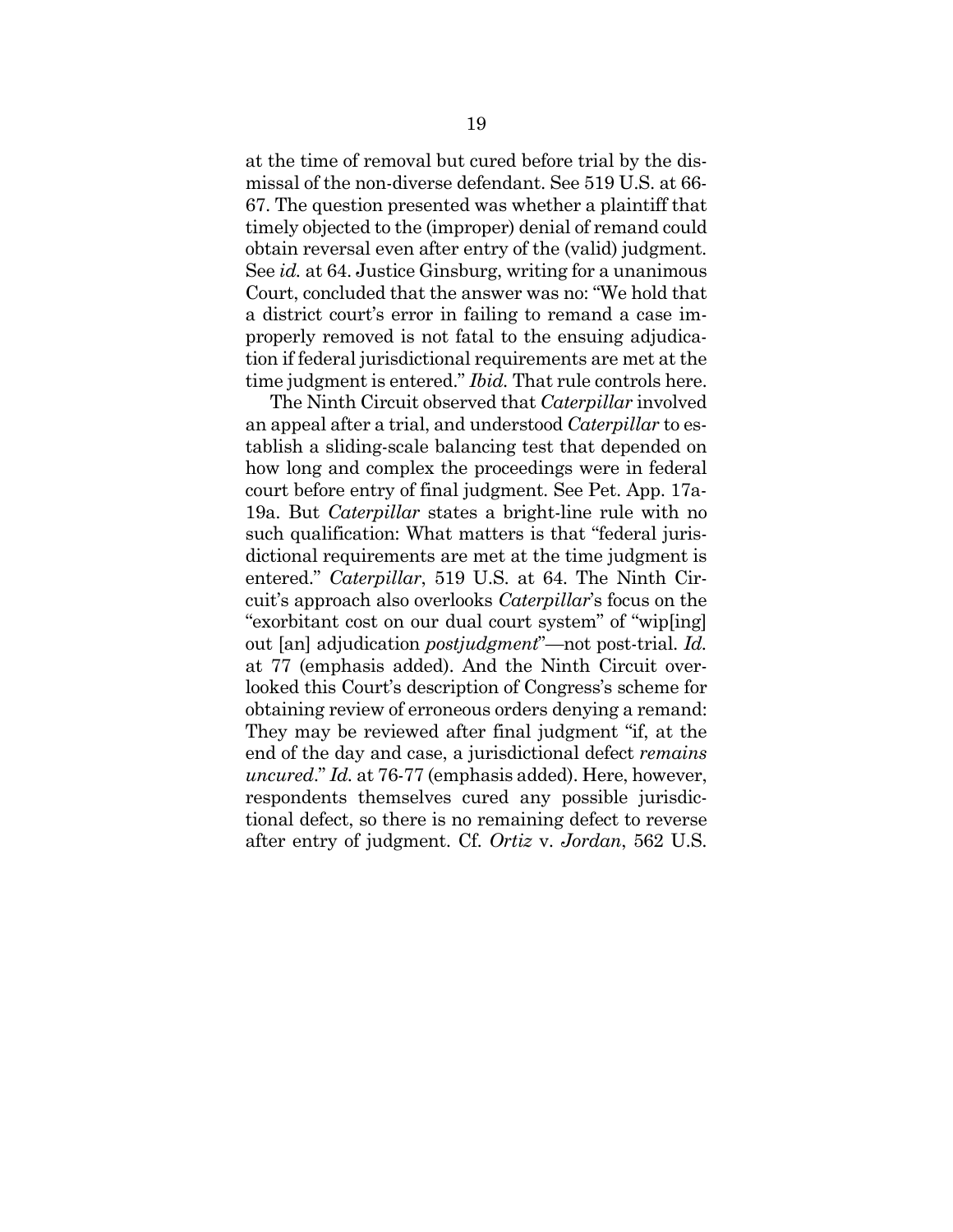180 (2011) (improper denial of summary judgment is unreviewable after entry of valid final judgment).

#### **B. Ensuring Certainty After Curing A Jurisdictional Defect Is Important To The Business Community**

The business community has a significant interest in the proper resolution of the cure question. Businesses are often defendants and frequently seek to remove cases to federal court. See Neal Miller, *An Empirical Study of Forum Choices in Removal Cases Under Diversity and Federal Question Jurisdiction*, 41 Am. U. L. Rev. 369, 391 (1992). And it is particularly important for businesses that "[j]urisdictional rules should be clear." *Direct Mktg. Ass'n* v. *Brohl*, 575 U.S. 1, 14 (2015) (citation omitted). Yet the Ninth Circuit's approach undermines the clarity of *Caterpillar*'s stated holding and would replace it with an uncertain scheme under which an improper remand order can be reviewed sometimes (but not others) after the jurisdictional defect is cured.

The Ninth Circuit's rule is also harmful to business interests because it creates a heads-I-win, tails-you-lose problem. After a disputed removal, plaintiffs could amend their complaints to clearly establish federal jurisdiction and thereby stay in federal court if they prevail—but if they lose on the merits, they could thereafter argue that jurisdiction was not proper at the outset and thereby get a second bite at the apple in state court. Such a rule would encourage gamesmanship and seriously undermine the "considerations of finality, efficiency, and economy" this Court emphasized in *Caterpillar*, 519 U.S. at 75. In particular, businesses could be forced to expend time and money successfully defending a case all the way to final judgment in federal court, yet be forced to litigate that very same case a second time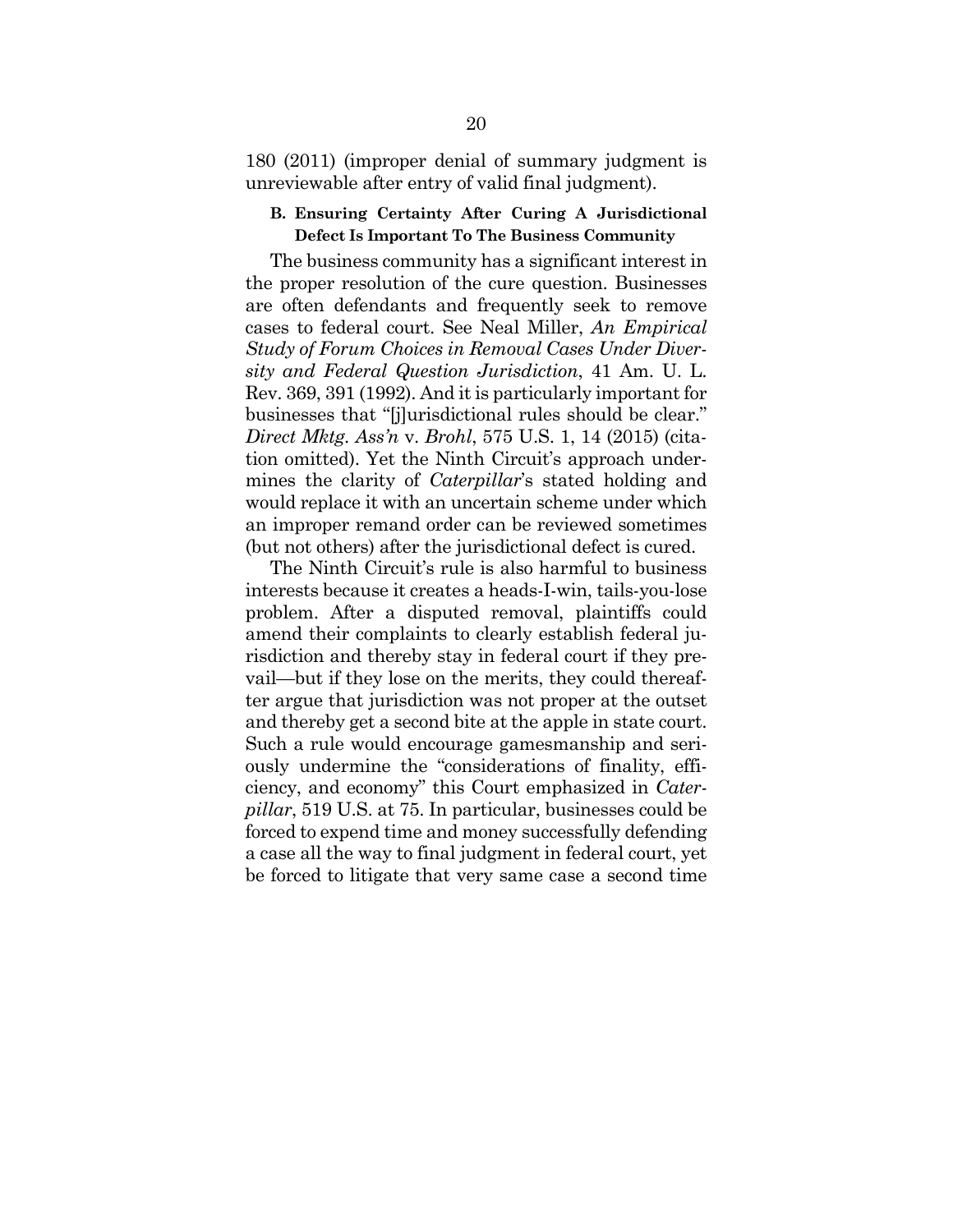in state court even though there was no jurisdictional error in the federal court's judgment.

This case is a particularly glaring example. The district court certified its decision for interlocutory appeal under 28 U.S.C. 1292(b), thus providing a path for immediate appellate review. See Pet. App. 56a. Yet respondents declined to pursue the certification. Respondents also declined to litigate the case in its original form and then to appeal the final judgment, as *Caterpillar* contemplated. See 519 U.S. at 76-77. Instead, they voluntarily amended their complaint to add a claim that expressly arises under federal law and thereby cured any conceivable jurisdictional defect. They then litigated the case until final judgment, but ultimately lost on the merits. The Ninth Circuit, however, unfairly enabled respondents to get a complete do-over in state court, taking away the petitioners' favorable judgment and transforming all of the effort by the parties and the district court into a complete waste of time. The Ninth Circuit thus disregarded *Caterpillar*'s stated rule and caused the very harms that this Court in *Caterpillar* sought to avoid.